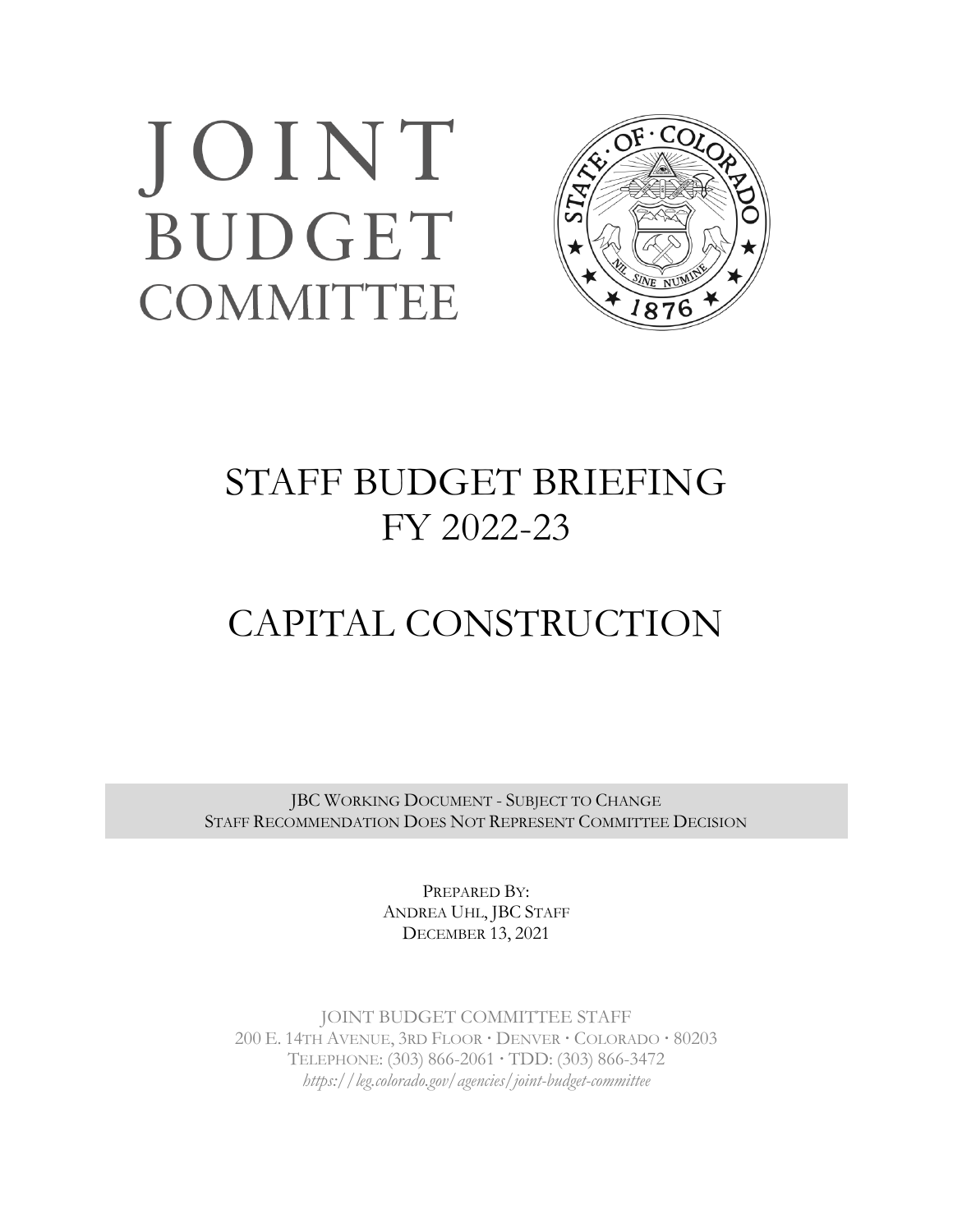## **CONTENTS**

## ADDITIONAL RESOURCES

Brief summaries of all bills that passed during the 2020 and 2021 legislative sessions that had a fiscal impact on this department are available in Appendix A of the annual Appropriations Report: [https://leg.colorado.gov/sites/default/files/fy21-22apprept\\_0.pdf](https://leg.colorado.gov/sites/default/files/fy21-22apprept_0.pdf)

The online version of the briefing document, which includes the Numbers Pages, may be found by searching the budget documents on the General Assembly's website by visiting [leg.colorado.gov/content/budget/budget-documents.](file://///Sedgwick/SHAREDIR.ALL/JBC/01%20Briefings/aInstructions%20and%20Templates/leg.colorado.gov/content/budget/budget-documents) Once on the budget documents page, select the name of this department's *Department/Topic*, "Briefing" under *Type*, and ensure that *Start date* and *End date* encompass the date a document was presented to the JBC.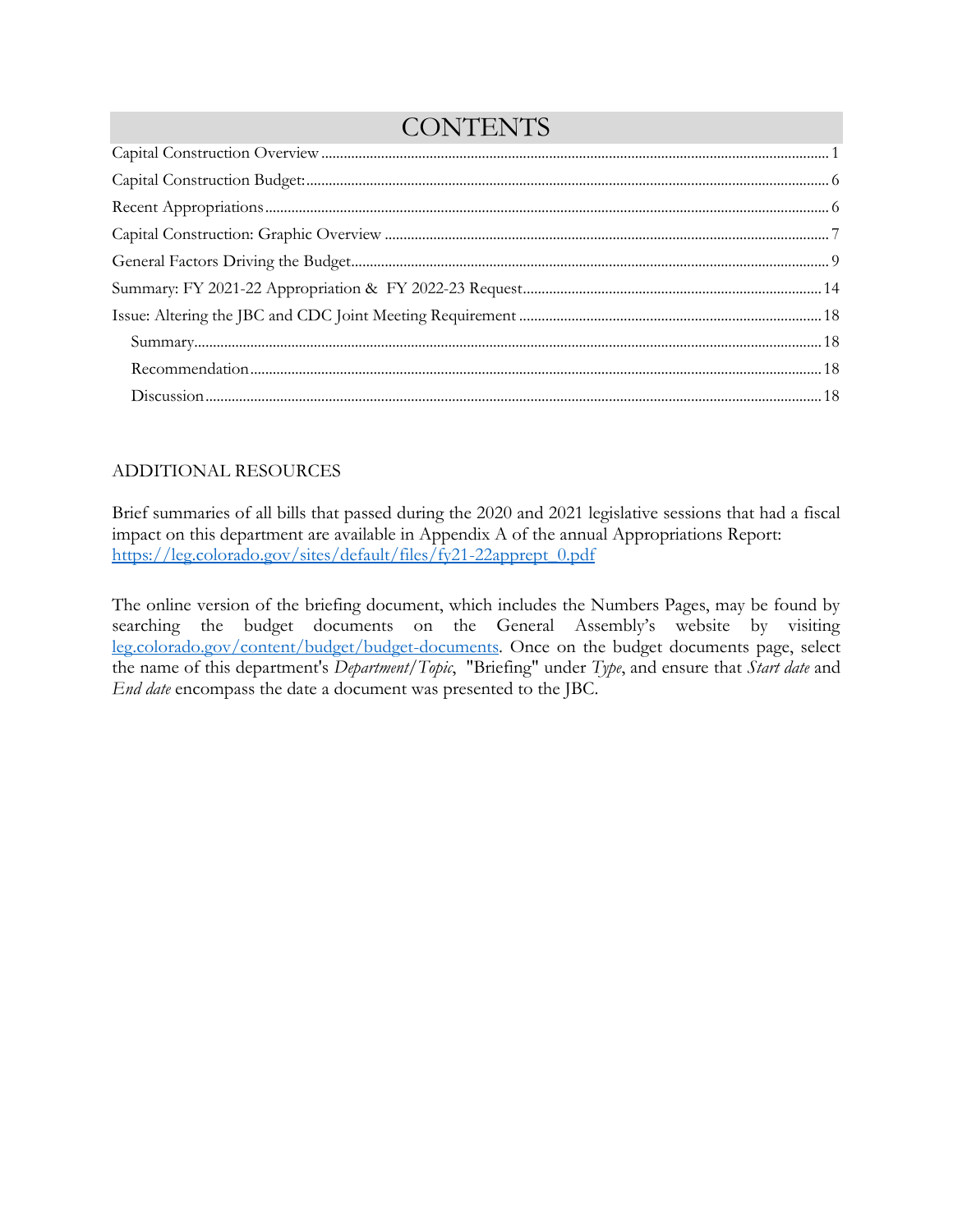## CAPITAL CONSTRUCTION

## CAPITAL CONSTRUCTION OVERVIEW

<span id="page-2-0"></span>The capital construction section of the Long Bill includes appropriations to state departments and higher education institutions for capital construction and controlled maintenance projects.

- Capital construction is defined in Section 24-30-1301 (2), C.R.S., and includes purchase of land, construction or demolition of buildings or other physical facilities, site improvement or development, initial purchase and installation of related equipment, and architectural and engineering services for capital projects.
- Controlled maintenance is defined in Section 24-30-1301 (4), C.R.S., and includes corrective repairs or replacement for existing real property "when such work is not funded in an agency's or state institution of higher education's operating budget." Pursuant to Section 23-1-106 (10.2), C.R.S., (added in H.B. 12-1318 and amended in S.B. 17-267) higher education academic facilities, even if constructed using solely cash funds for building constructed prior to July 1, 2018, are also eligible for state controlled maintenance funding.
- Capital renewal is defined in Section 24-30-1301 (3), C.R.S., and includes a controlled maintenance project or multiple controlled maintenance projects with costs exceeding \$2.0 million for corrective repairs or replacement that is more cost effective than smaller individual controlled maintenance projects. Although capital renewal projects are large or bundled controlled maintenance projects, they are submitted and prioritized as capital construction requests for new projects rather than included in the controlled maintenance section of the capital construction budget.

Some key differences between capital construction and operating budget appropriations:

- Pursuant to Section 24-37-304 (c.3) and (c.5), C.R.S., the executive request is first submitted to the Capital Development Committee (CDC). Part 13 of Article 3 of Title 2, C.R.S., outlines responsibilities of the CDC. Pursuant to these provisions, the CDC is responsible for submitting written reports with recommendations to the JBC. Pursuant to Section 2-3-203 (b.1), C.R.S., the JBC is responsible for making capital construction appropriation recommendations. However, statute requires that if the JBC wishes to prioritize capital projects differently from the CDC, it must meet with the CDC prior to making such recommendations to the Appropriations Committees.
- Senate Joint Resolution 14-039 added guidelines and threshold amounts for the categorization of operating, capital, and IT budget requests. Joint rule 45 was added to legislative rules rather than statute to provide greater flexibility for revising guidelines and threshold amounts for categorizing budget requests. Joint rule 45 defines operating, capital, and IT budget requests and specifies that these categories of budget request are reviewed by the JBC, CDC, and the JTC, respectively. It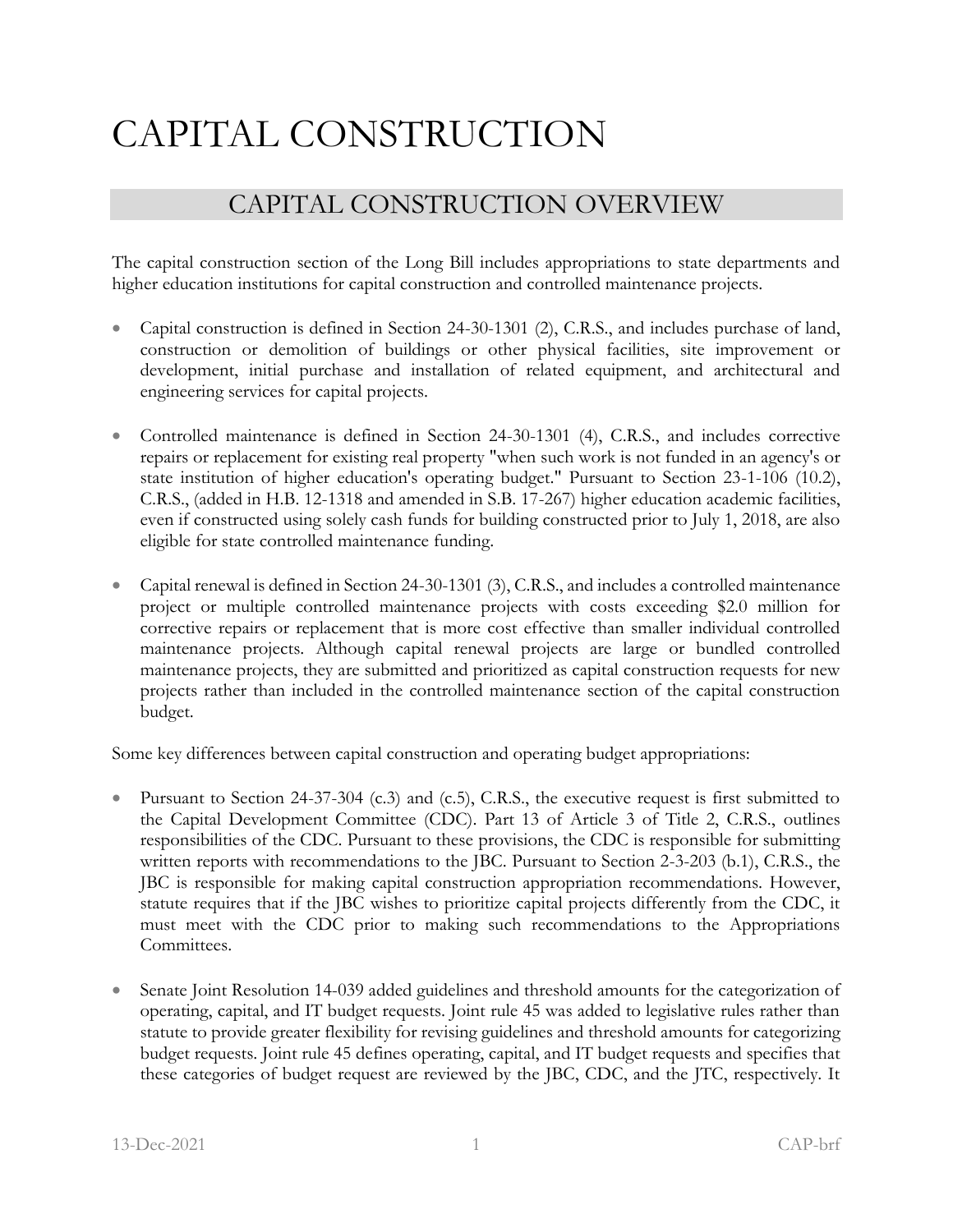also establishes a generally open referral process for requests that may be more appropriately reviewed by another committee.

- The majority of capital construction funding in the Long Bill originates as General Fund, transferred into the Capital Construction Fund, from which Long Bill appropriations for capital projects are made.
- Capital construction appropriations become available upon enactment of the Long Bill. If a project is initiated within the fiscal year through the encumbrance of spending authority, the appropriation remains available for a period of three years for completion of the project. The three-year appropriation was first (and is still) authorized in the head notes of the capital construction section of the Long Bill. The three-year appropriation was codified in statute in Section 24-75-303 (5), C.R.S., which was added in a CDC bill, H.B. 18-1371, *Capital Construction Budget Items*. Because a supplemental appropriation amends the original Long Bill appropriation, supplemental appropriations or other non-monetary adjustments to a project in following years did not automatically extend the three-year appropriation. However, H.B. 18-1371, *Capital Construction Budget Items*, codified Long Bill head notes in statute and specified that appropriations spending authority is automatically extended for three years for any project receiving a supplemental appropriation, regardless of need.
- Although controlled maintenance projects receive line item appropriations, pursuant to Section 24-30-1303.7, C.R.S., the Executive Director of the Department of Personnel, whose authority is typically delegated to the State Architect, has authority to transfer funds from one controlled maintenance project to another, when the actual cost of a project exceeds the amount appropriated or when an emergency need arises. Pursuant to Section 24-75-302 (3.2), C.R.S., the State Architect is annually appropriated an amount in the Emergency Controlled Maintenance Account in the Capital Construction Fund. Except for \$3.0 million appropriated in FY 2017-18, \$2.0 million is generally appropriated annually. In FY 2020-21, the account was appropriated \$2,043,768 and received an additional \$9.3 million from proceeds from the second tranche of S.B. 17-267 collateralization COPs pursuant to H.B. 20-1408, *Distribution of HB20-1377 Capital Construction Fund Money*. Reporting prior to 2020 shows \$2.5 to \$3.0 million per year spent on emergencies based on controlled maintenance spending authority.

## SIGNIFICANT LEGISLATION

## **S.B. 21-112 GENERAL FUND TRANSFER TO CAPITAL CONSTRUCTION FUND STATE PARKS**

Transfers \$20,000,000 from the General Fund to the Capital Construction Fund for FY 2020-21 for capital construction projects at 12 state parks. Appropriates \$20,000,000 Capital Construction Fund to the Department of Natural Resources for FY 2020-21.

## **H.B. 21-1174 TRANSFER S.B. 20-219 COP ISSUANCE PREMIUM TO CCF**

Senate Bill 20-219 directed the Department of the Treasury to execute a lease-purchase agreement to fund certain capital construction projects. Due to favorable market conditions, the sale resulted in excess proceeds. Upon passage, for FY 2020-21, the bill transfers this \$12.0 million premium from the Emergency Controlled Maintenance Account to the Capital Construction Fund, and allows it to be used for any capital construction, capital renewal, or controlled maintenance projects by March 1, 2024.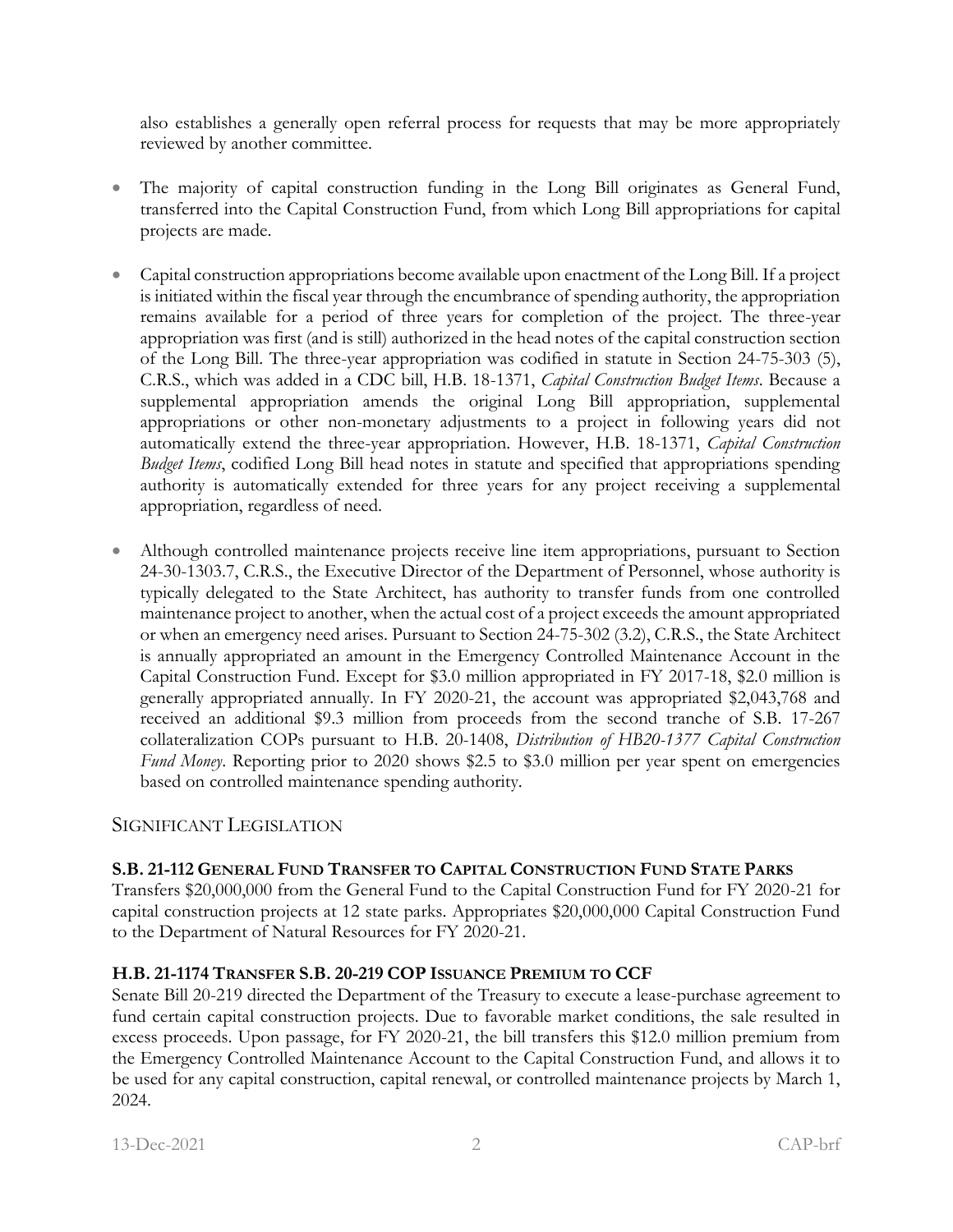### **H.B. 21-1274 UNUSED STATE-OWNED REAL PROPERTY BENEFICIAL USE**

Requires the Department of Personnel to create and maintain an inventory of unused state-owned real property and to determine whether the unused state-owned real property identified is suitable for construction of affordable housing or placement of renewable energy facilities, or if such property is suitable for other purposes. Defines unused state-owned real property as real property owned by or under the control of a state agency, not including the Division of Parks and Wildlife in the Department of Natural Resources and not including the State Board of Land Commissioners or any state institution of higher education.

Authorizes the Department of Personnel to seek proposals from and enter into contracts with qualified developers to construct affordable housing, child care facilities, residential mental and behavioral health care facilities, or to place renewable energy facilities on unused state-owned real property that the Department has deemed suitable. Budget requests for those purposes must be made through the current budgetary process; except that budget requests may not be made through a request for a supplemental appropriation. Prior to entering into contracts, the department must first submit a report to Capital Development Committee (CDC) that outlines the anticipated use of the property. The department may not enter into contracts without the approval of the CDC and subject to available appropriations.

Creates the Unused State-owned Real Property Cash Fund to which the state treasurer is required to credit all proceeds from the sale, rent, or lease of unused state-owned real property.

### **S.B. 20-003 STATE PARKS IMPROVEMENT APPROPRIATION**

Provides \$1.0 million to the Department of Natural Resources for infrastructure projects at the new Fishers Peak State Park. For FY 2020-21, reduces appropriations by \$1.0 million General Fund to the Governor's Office of Information Technology; transfers \$1.0 million General Fund to the Capital Construction Fund; and appropriates \$1.0 million Capital Construction Fund to the Department of Natural Resources.

#### **S.B. 20-219 LEASE-PURCHASE ISSUANCE FOR CAPITAL CONSTRUCTION**

Requires the state treasurer to execute a lease-purchase agreement of up to \$65.5 million to fund the continuation of previously funded capital construction projects for institutions of higher education. Requires the Capital Development Committee to publish the list of projects to be funded by August 15, 2020. Requires any additional revenue received from the issuance to be credited to the State Architect's Emergency Controlled Maintenance Account. Specifies annual payments of no more than \$5.5 million to begin no earlier than July 1, 2022 (FY 2022-23). The bill does not make appropriations.

## **H.B. 20-1377 FUND CONTROLLED MAINTENANCE PROJECTS**

Directs up to \$49.0 million of the proceeds in excess of \$500 million from issue of the second tranche of S.B. 17-267 lease-purchase agreements to the Capital Construction Fund for controlled maintenance projects. Under the original terms of S.B. 17-267 all proceeds from the lease-purchase issue would have gone to the Colorado Department of Transportation (CDOT). This is a budget balancing bill that provided up to \$49.0 million of revenue for state controlled maintenance projects in FY 2020-21 that would otherwise have gone to CDOT.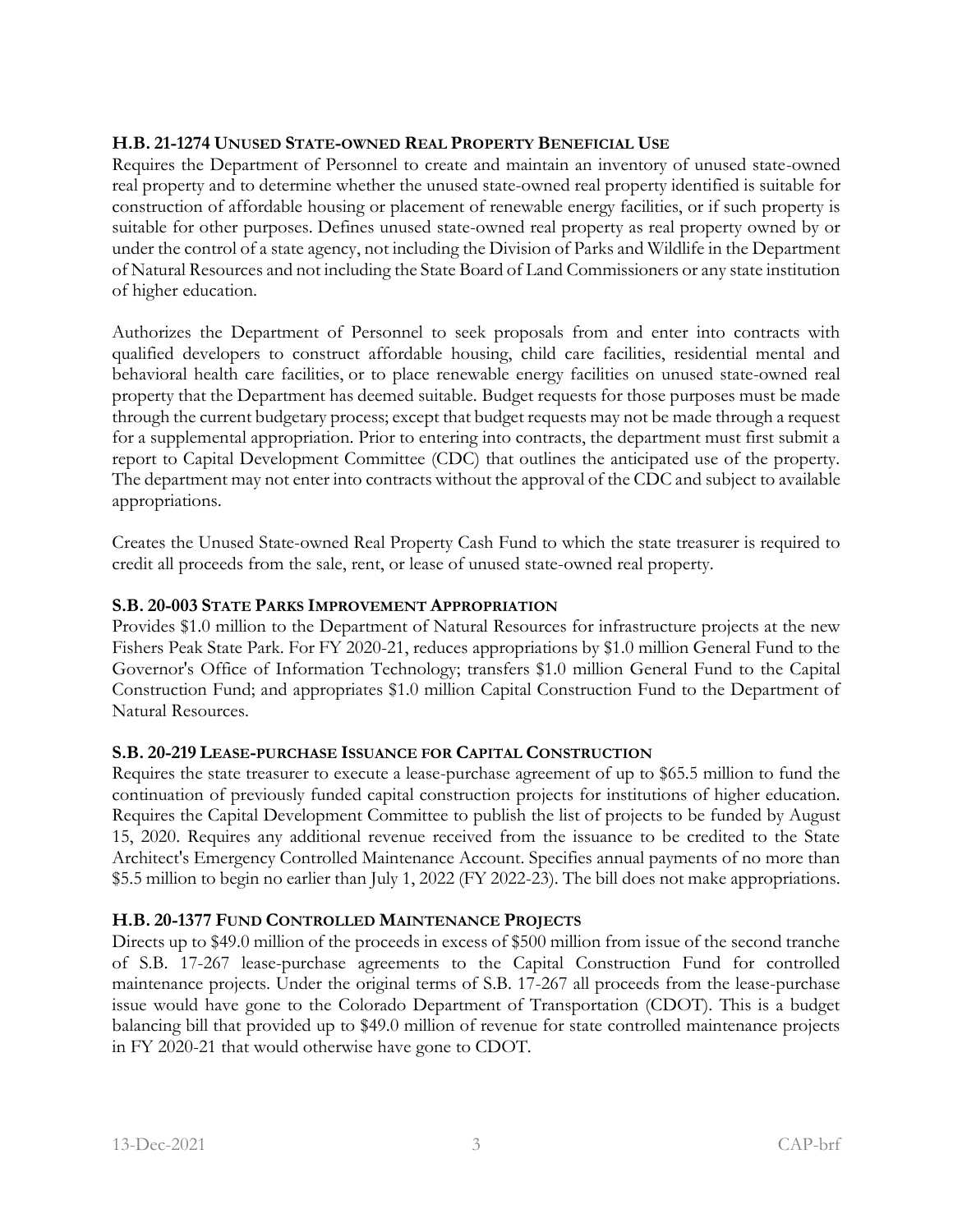#### **H.B. 20-1398 MODIFY AUTOMATIC FUNDING MECHANISM FOR CAPITAL CONSTRUCTION**

Suspends the annual depreciation-lease equivalent payment mechanism, defined in Section 24-30-1310 (1)(a), C.R.S., for FY 2020-21. Also exempts the Legislative Department Cash Fund and the Redistricting Account in the Legislative Department Cash Fund from capital reserve requirements related to depreciation-lease equivalent payments. Decreases General Fund appropriations for the annual depreciation-lease equivalent payment in six departments by \$7,561,261, for FY 2020-21, as follows:

| ANNUAL DEPRECATION-LEASE EQUIVALENT PAYMENT |                |  |  |  |  |  |
|---------------------------------------------|----------------|--|--|--|--|--|
| APPROPRIATION ADJUSTMENTS FOR FY 2020-21    |                |  |  |  |  |  |
|                                             | <b>GENERAL</b> |  |  |  |  |  |
| DEPARTMENT                                  | <b>FUND</b>    |  |  |  |  |  |
| Corrections                                 | $(\$307,843)$  |  |  |  |  |  |
| Higher Education                            | (3,461,717)    |  |  |  |  |  |
| Human Services                              | (3,103,396)    |  |  |  |  |  |
| Military and Veterans Affairs               | (87,994)       |  |  |  |  |  |
| Personnel                                   | (566, 806)     |  |  |  |  |  |
| Public Health and Environment               | (33,505)       |  |  |  |  |  |
| Total                                       | (\$7,561,261)  |  |  |  |  |  |

#### **H.B. 20-1408 DISTRIBUTION OF H.B. 20-1377 CAPITAL CONSTRUCTION FUND MONEY**

Appropriates for FY 2020-21, a total of \$49.0 million from proceeds deposited in the Capital Construction Fund pursuant to H.B. 20-1377 *Fund Controlled Maintenance Projects* as follows:

- Appropriates \$34,098,768 from the Capital Construction Fund for Level I controlled maintenance projects as included in the table in the bill, representing current and out-year costs of all Level I controlled maintenance projects included in the State Architect's prioritization list.
- Appropriates \$3,826,172 total funds, including \$3,779,372 Capital Construction Fund and \$46,800 cash funds from institutional funds specified for construction projects, to the University of Northern Colorado for the Boiler #3 Replacement capital renewal project.
- Appropriates \$2,819,630 Capital Construction Fund to Adams State University for the Plachy Hall HVAC Upgrade and Replacement capital renewal project.
- Appropriates any remaining money to the State Architect's Emergency Controlled Maintenance Account. This appropriation is estimated to be \$8,302,230 of the maximum of \$49.0 million in proceeds from H.B. 20-1377.

Other recent significant pieces of legislation related to the Capital Construction budget and funding processes include:

 House Bill 18-1374, *Controlled Maintenance Financed Acquired Property*, eliminates the eligibility of buildings financed through lease-purchase agreements, such as certificates of participation (COPs), to receive future state funding for controlled maintenance. The bill requires any future legislation authorizing the issuance of COPs to acquire, construct, or renovate state buildings to include a requirement that a state agency or institution of higher education present a plan for funding future controlled maintenance to the Capital Development Committee. The plan must be presented the December or January before the 16th year after the acquisition or substantial completion of a project financed through a lease-purchase agreement. The plan should assess the controlled maintenance needs of the facility for the next 25 years and may include a request for an additional lease-purchase agreement or a request for state funding. An approved plan must be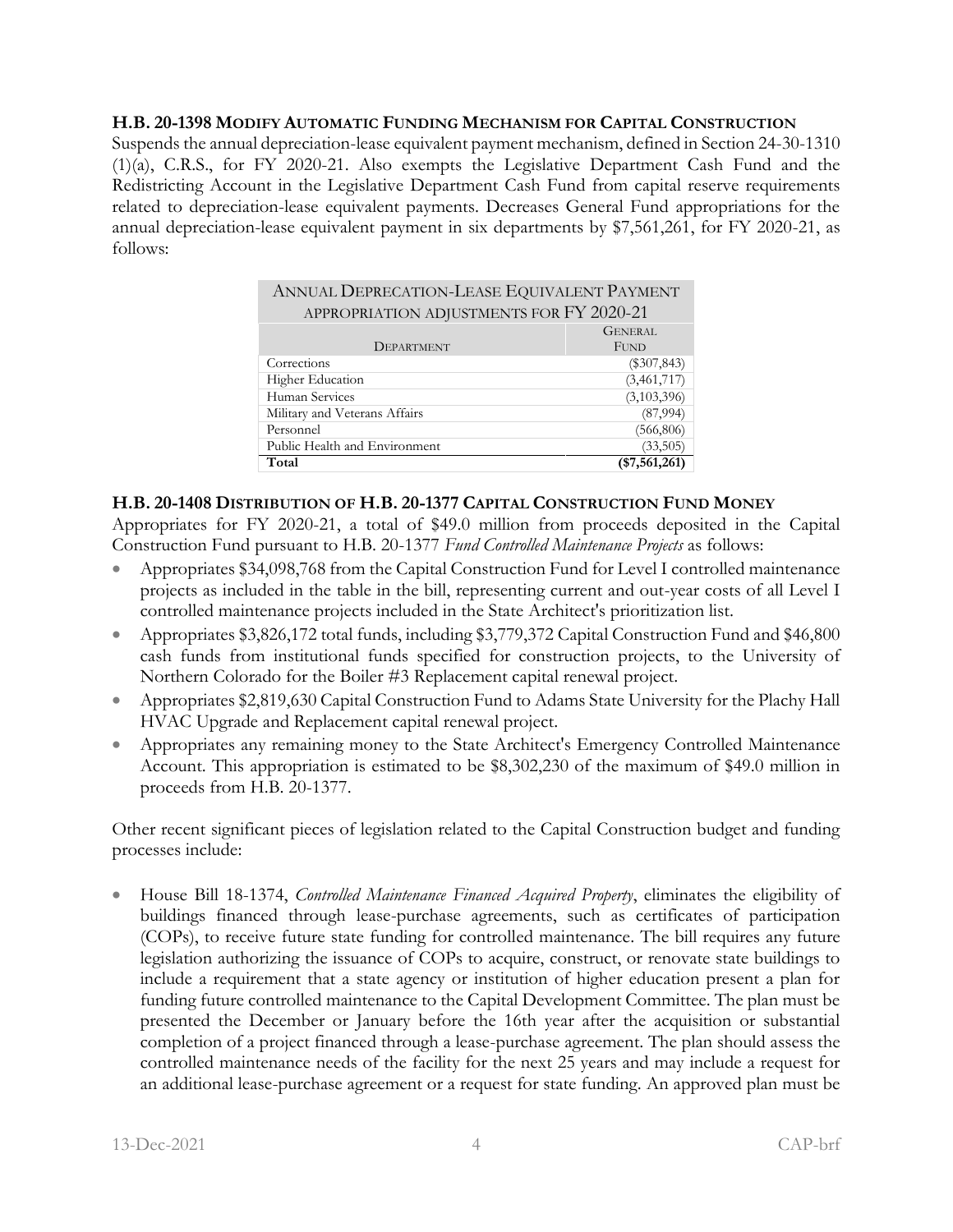enacted through a bill, other than the Long Bill or a supplemental bill, unless the plan is from a higher education institution to pay for controlled maintenance from cash funds.

 Senate Bill 17-267, *Sustainability of Rural Colorado*, requires the State to collateralize state buildings through the use of lease purchase agreements in increments of up to \$500.0 million per year beginning in FY 2018-19 for four years (up to \$2.0 billion in total). The first \$120 million from FY 2018-19 proceeds is statutorily allocated for controlled maintenance (\$113.9 million) and capital construction (\$6.1 million). The balance of the proceeds (up to \$1.82 billion) are allocated for highway construction.

Section 23-1-106 (10.2)(a)(III), C.R.S., also added in S.B. 17-267, specifies that academic buildings acquired or constructed solely from institutional cash funds after July 1, 2018, are not eligible for state controlled maintenance funding. Prior to this provision and date, all academic buildings, whether or not funded with state funds, are eligible for state controlled maintenance funding.

- Senate Bill 15-211, *Automatic Funding for Capital Assets*, established in Section 24-30-1310, C.R.S., created a recapitalization *sinking fund* mechanism to route annual depreciation of capital construction projects into the Capital Construction Fund for projects funded beginning in FY 2015-16. Depreciation-lease equivalent payments are included in department operating budgets for this purpose.
- Senate Bill 15-270, *Create the Office of State Architect*, codified the Office of the State Architect and created a statewide planning function in the Office. Pursuant to Section 24-30-1311, C.R.S., the statewide planning function provides centralized planning services for state agencies, provides a technical review of capital construction requests from state agencies for project readiness, and makes recommendations on capital construction and capital renewal project requests made by state agencies for the Governor's Office of State Planning and Budgeting (OSPB).
- House Bill 15-1344, *Fund National Western Center and Capital Construction Projects*, beginning in FY 2019-20, repurposed the annual expenditure (\$20.0 million) previously used for lease payments for COPs issued to finance the construction of the Centennial Correctional Facility expansion project. Effective July 1, 2019, authorizes the State Treasurer to enter into one or more leasepurchase agreements on behalf of Colorado State University (CSU) for a period of up to 20 years to construct facilities at the National Western Center and the CSU main campus. Creates two funds consisting of transfers from the General Fund:
	- the National Western Center Trust Fund to make annual lease-purchase payments; and
	- the Capitol Complex Master Plan (CCMP) Implementation Fund to fund projects included in the CCMP, subject to the standard capital project review and approval process.

Beginning in FY 2019-20, authorizes an annual General Fund transfer of up to \$20 million to the National Western Center Trust Fund to make annual lease-purchase payments for the term of the COPs. Beginning in FY 2019-20, also authorizes a General Fund transfer to the CCMP Implementation Fund and a potential transfer to the Controlled Maintenance Trust Fund (CMTF). If COPs have been issued on behalf of CSU projects, the amount transferred to the CCMP Implementation Fund will represent the difference between \$20 million and the annual lease purchase payment. However, if no COPs have been issued, the bill authorizes a \$10 million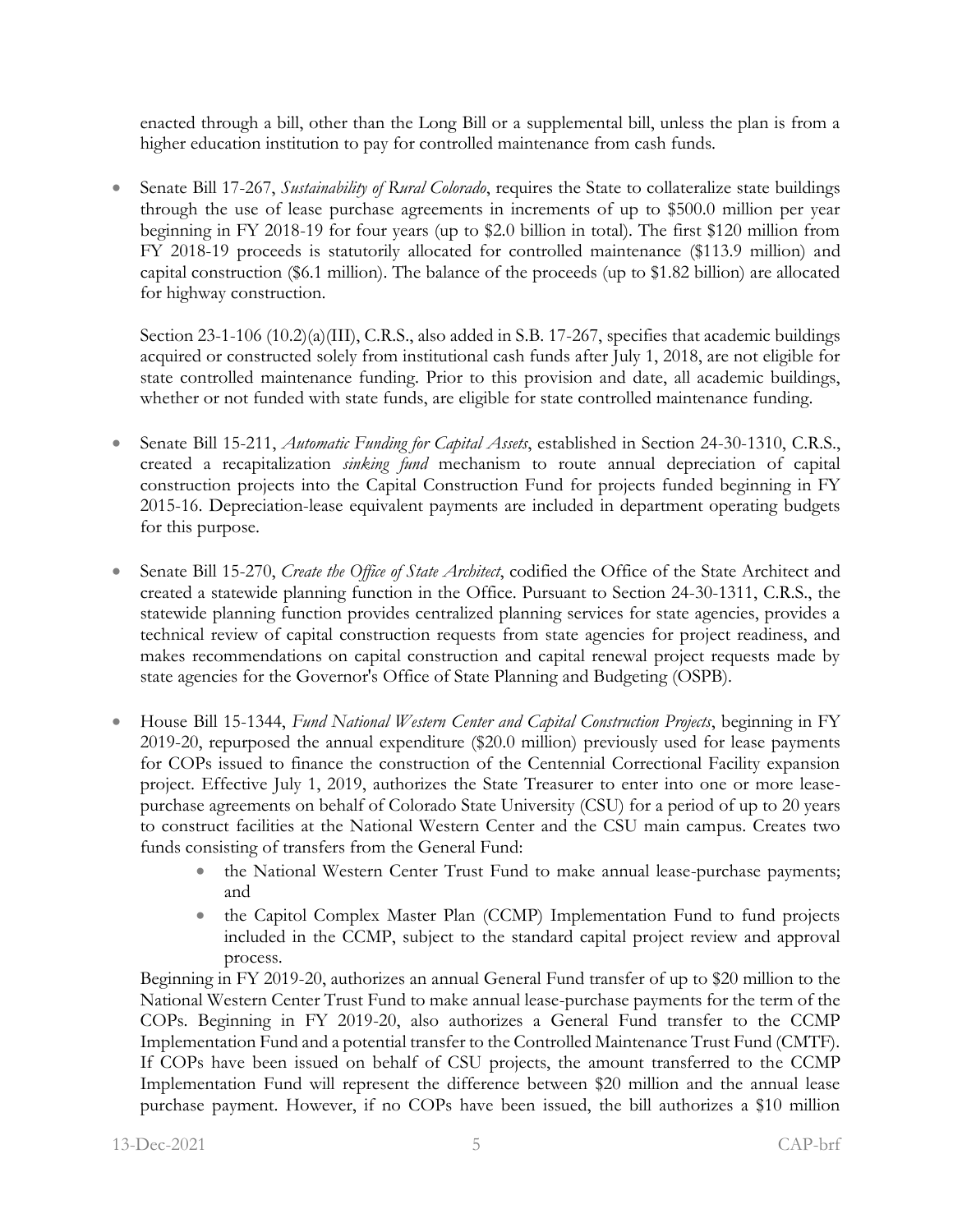General Fund transfer to the CCMP Implementation Fund and \$10 million General Fund transfer to the CMTF each year until a lease-purchase payment is due. Limits the total amount transferred to the CCMP Implementation Fund to \$80 million.

## CAPITAL CONSTRUCTION BUDGET: RECENT APPROPRIATIONS

<span id="page-7-1"></span><span id="page-7-0"></span>

| <b>FUNDING SOURCE</b>     | FY 2019-20    | FY 2020-211   | FY 2021-22    | FY 2022-232   |
|---------------------------|---------------|---------------|---------------|---------------|
| Capital Construction Fund | \$165,262,575 | \$73,543,768  | \$217,504,487 | \$308,107,666 |
| Cash Funds                | 179,636,738   | \$70,936,641  | 79,429,276    | 61,528,894    |
| Reappropriated Funds      |               |               | 1,800,000     | $\theta$      |
| Federal Funds             | 397,370       | \$31,492,456  | 3.092.683     | $\Omega$      |
| <b>TOTAL FUNDS</b>        | \$345,296,683 | \$175,972,865 | \$301,826,446 | \$369,636,560 |

<sup>1</sup>CCF in FY 2020-21 includes \$2,543,768 appropriated in the 2020 Long Bill (H.B. 20-1360) and \$71.0 million appropriated in other bills.

<sup>2</sup>Requested appropriation includes Governor's request as submitted without technical corrections.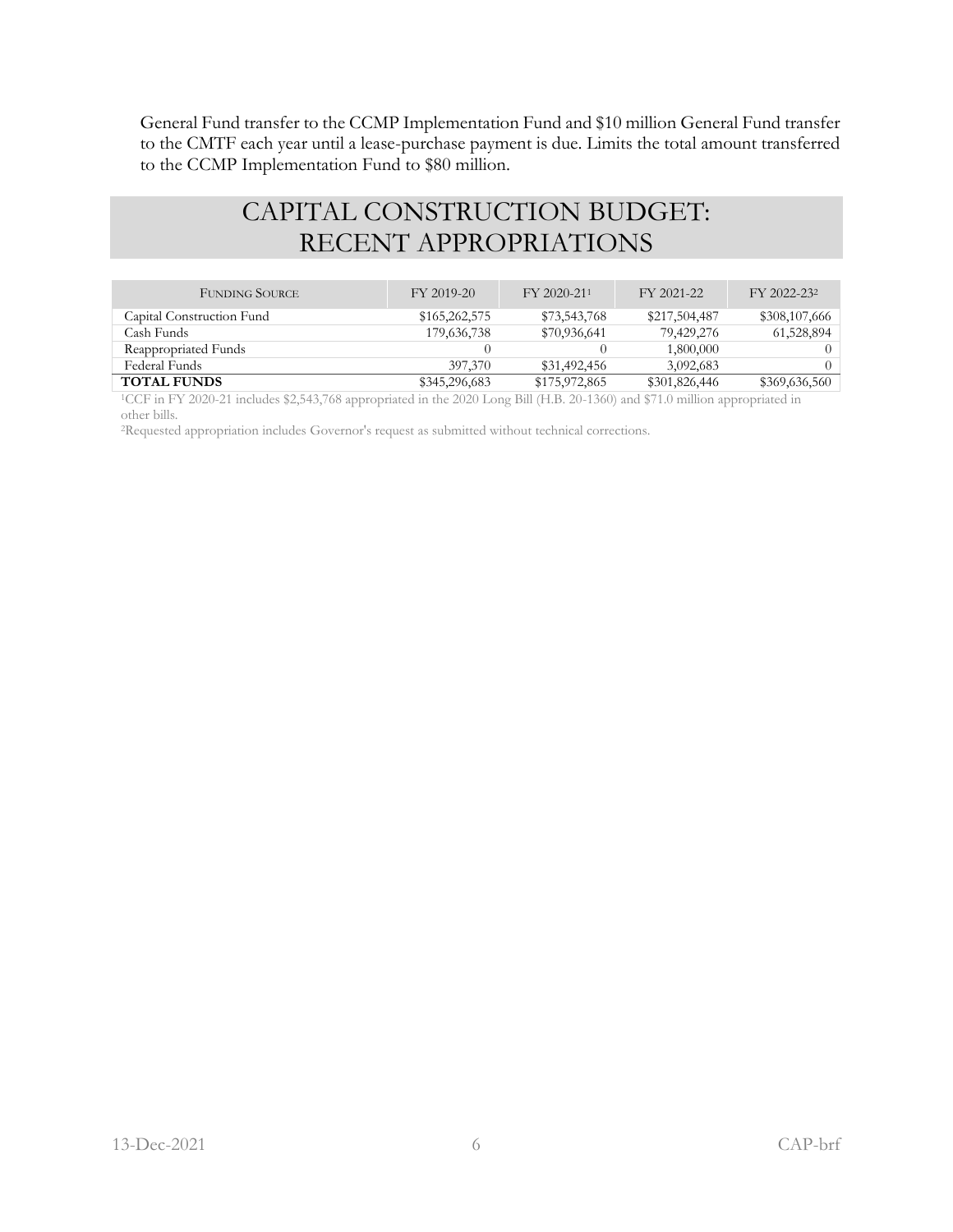## <span id="page-8-0"></span>CAPITAL CONSTRUCTION: GRAPHIC OVERVIEW



Share of Total Statewide General Fund

Source: Legislative Council Staff Sepetember 2021 Forecast



### Capital Construction Funding Sources

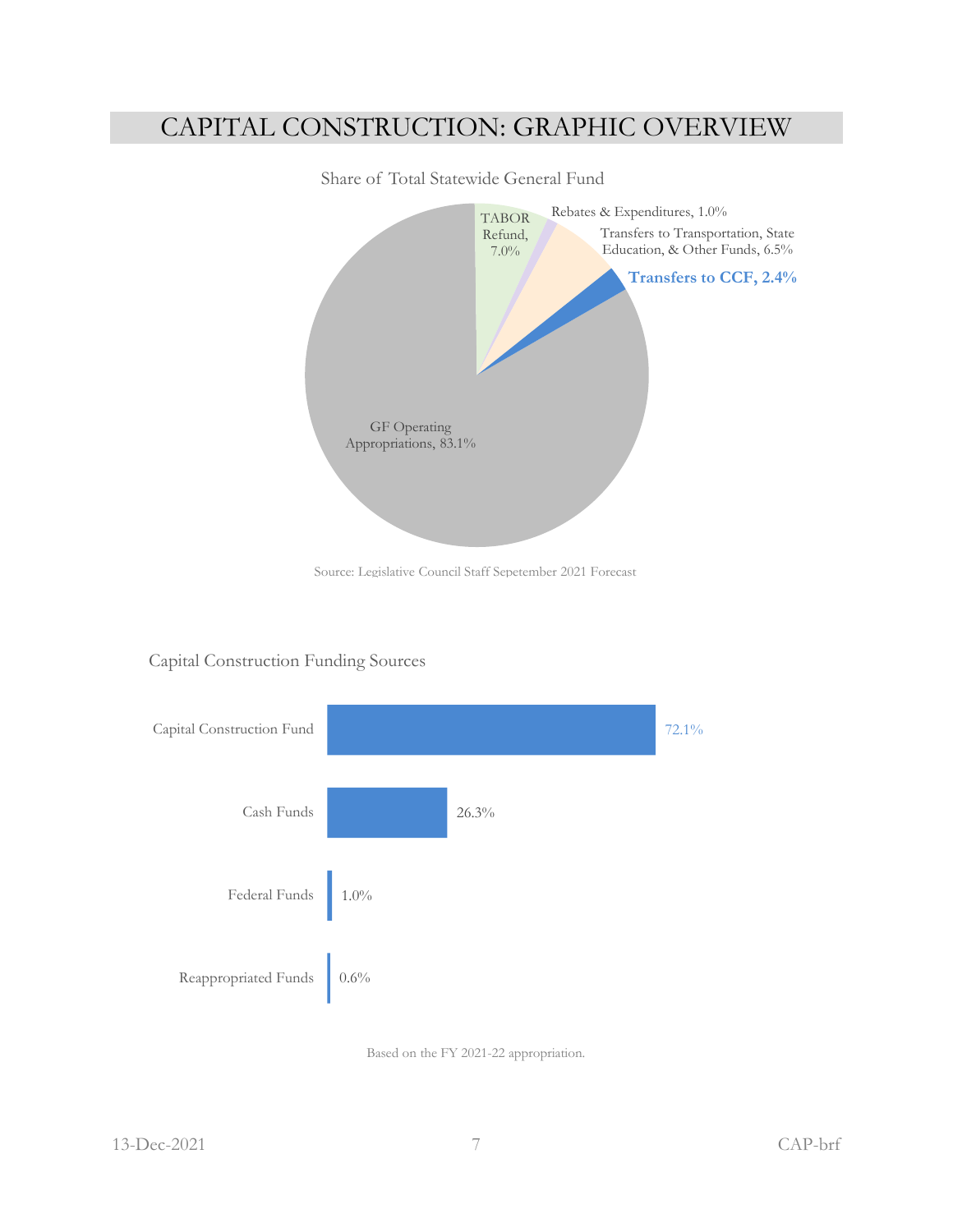Distribution of Funds by Department



Based on the FY 2021-22 appropriation.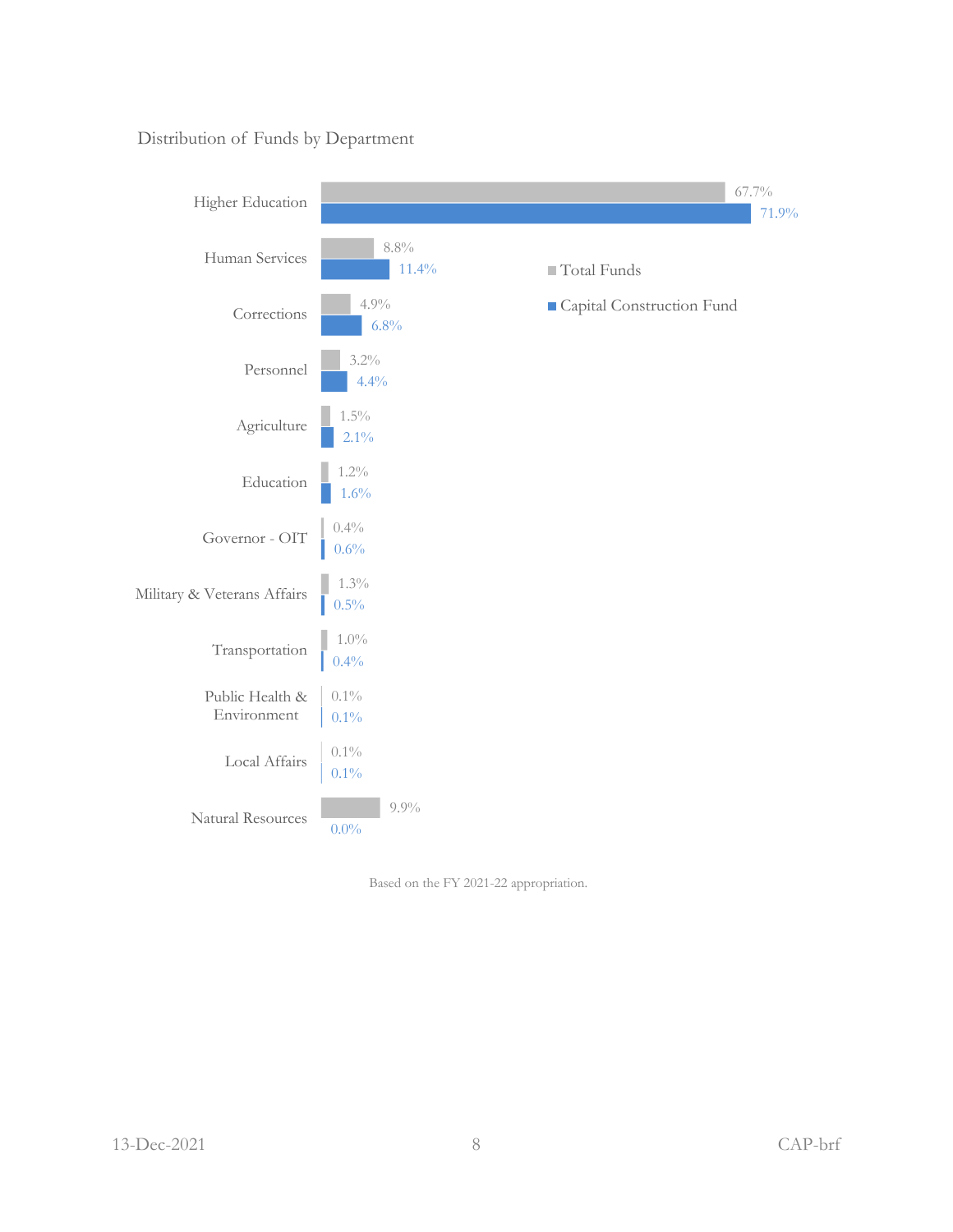## GENERAL FACTORS DRIVING THE BUDGET

<span id="page-10-0"></span>Capital Construction funding for FY 2021-22 consists of 72.1 percent Capital Construction Fund, 26.3 percent cash funds, 1.0 percent federal funds, and 0.6 percent reappropriated funds.

The primary budget driver is General Fund revenue available in any given year. Sufficient funding for controlled maintenance and recapitalization is proportional to the current replacement value of existing building inventory. Additionally, new building construction at institutions of higher education since FY 2003-04 has generated a substantial commitment to controlled maintenance for the State.

#### REVENUE AVAILABLE FOR CAPITAL CONSTRUCTION

Transfers to the Capital Construction Fund from the General Fund vary substantially from year-toyear. The amount appropriated for capital construction is based on the Governor's request, Capital Development Committee recommendations, and the most recent forecast of revenues available given constitutional, statutory, and other budget constraints.

General Fund transfers to the Capital Construction Fund are not necessarily equal to appropriations from the Capital Construction Fund due to annual interest earnings and reversions experienced within the Capital Construction Fund, as well as cash funds transferred into the Capital Construction Fund for specified appropriations. Additionally, some state funds may be transferred into cash funds, pursuant to statute, and identified in the budget as cash funds. Nevertheless, appropriations from the Capital Construction Fund are the best data point available over time to track and measure the statefunded commitment for capital construction. The following chart outlines appropriations from the Capital Construction Fund (including for IT projects) since FY 2002-03.



Historic Capital Construction Fund Appropriations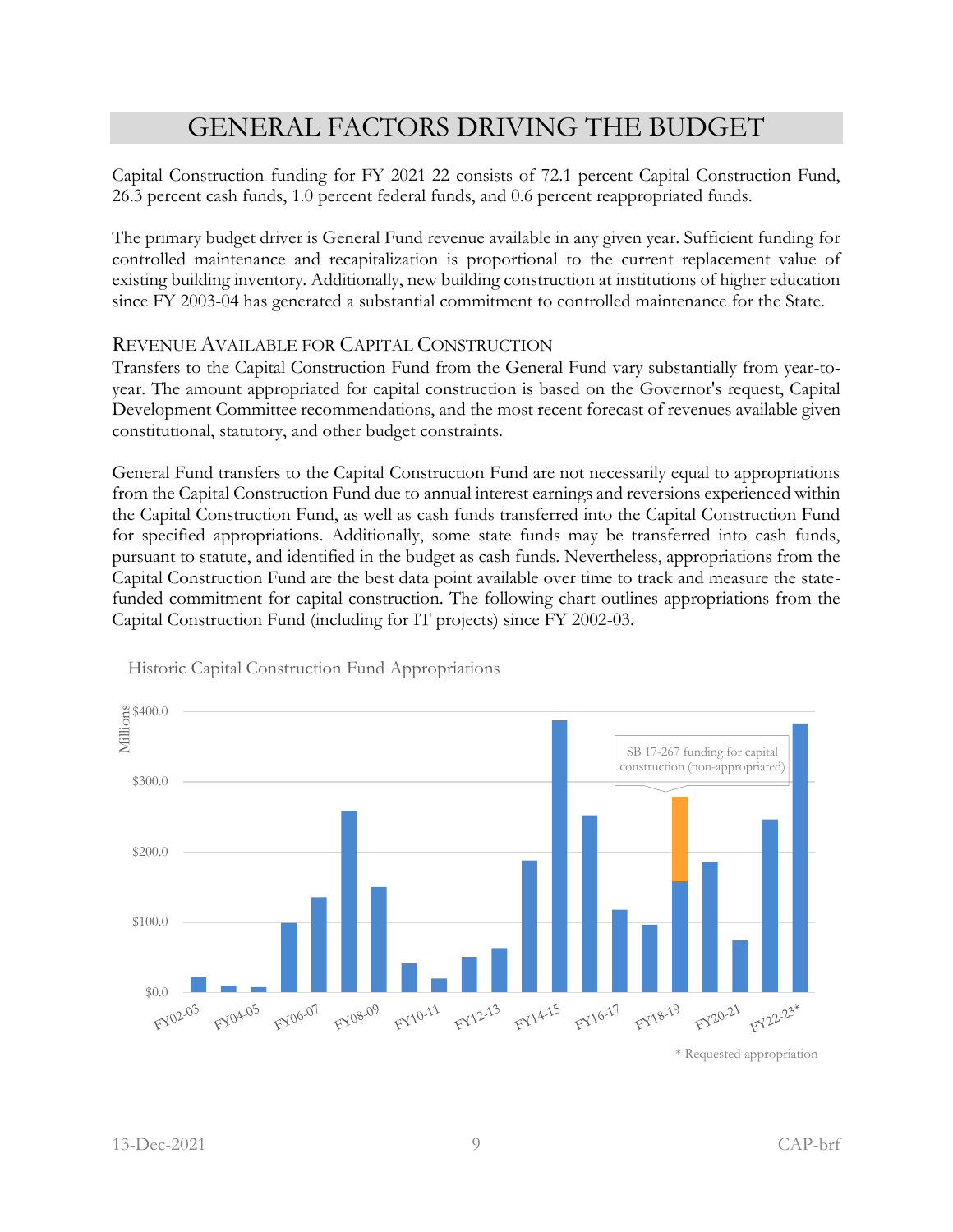The FY 2018-19 amount includes appropriations as well as the statutory state funding enacted in S.B. 17-267. The 20-year average CCF appropriation is \$128.2 million and the 10-year average is \$176.9 million. However, the 5-year average of \$152.0 million is more representative of the current state funding practice following the substantial amounts provided from FY 2013-14 through FY 2015-16 intended to "catch up" funding following the 2008 economic downturn.

Higher education projects that are non-state-funded (funded entirely through institutional cash and federal funds) are not included in state appropriation bills. Those higher education cash-funded capital construction projects and projects financed through the revenue bond intercept program that exceed \$2.0 million, as well as all controlled maintenance and capital renewal projects that exceed \$10.0 million, are subject to legislative approval for construction from the Capital Development Committee (but not the JBC). Higher education requests for access to financing through the revenue bond intercept program also require JBC approval.

## PRIORITIZING CONTROLLED MAINTENANCE AND RECAPITALIZATION

The capital budget process primarily differs from the operating budget process in that budgeting for state agency programs begins from a base which is incrementally adjusted annually, whereas items in the capital budget are considered discretionary, new decision items. While the Governor's request provides a total amount that guides the general scale of annual funding for capital construction, the decision on the margin, or on setting the line for funding, is generally made after prioritizing base operating budget items.

As a budget principle, new construction and real property purchases – *capital expansion* – should be addressed as discretionary, new request items. Whereas, controlled maintenance represents the ongoing upkeep of the existing building inventory. That inventory represents state budget decisions previously made to purchase and own buildings and property. However, new construction is prioritized alongside and sometimes ahead of controlled maintenance. The cost of maintaining existing buildings should be considered as a commitment made at the time the decision to purchase and own a building is made.

Building systems experience both a physical life and an economic life. The physical life is the period until system failure. The economic life is the point at which the annual lifecycle cost of maintaining the existing system exceeds the annual lifecycle cost of a replacement system. Therefore, the discretionary budget decision to spend less on controlled maintenance in a given year does not necessarily save the State money and often increases state facility costs. Instead, not funding the timely replacement of state building systems:

- drives a higher cost in facilities management operating budgets due to increased annual repair, maintenance, and utility costs for deteriorating and inefficient building systems;
- increases future year capital costs due to construction inflation, collateral building system failure, and premature facility deterioration; and
- reduces state agency program effectiveness, particularly when deterioration leads to the unscheduled loss of use of facilities.

*Capital renewal* is defined in Section 24-30-1301 (3), C.R.S., as a controlled maintenance project or group of projects with costs exceeding \$2.0 million in a fiscal year. *Renovation* projects are typically identified as capital construction rather than capital renewal because they include improvement in program space and may also include space additions. While new space in a renovation project is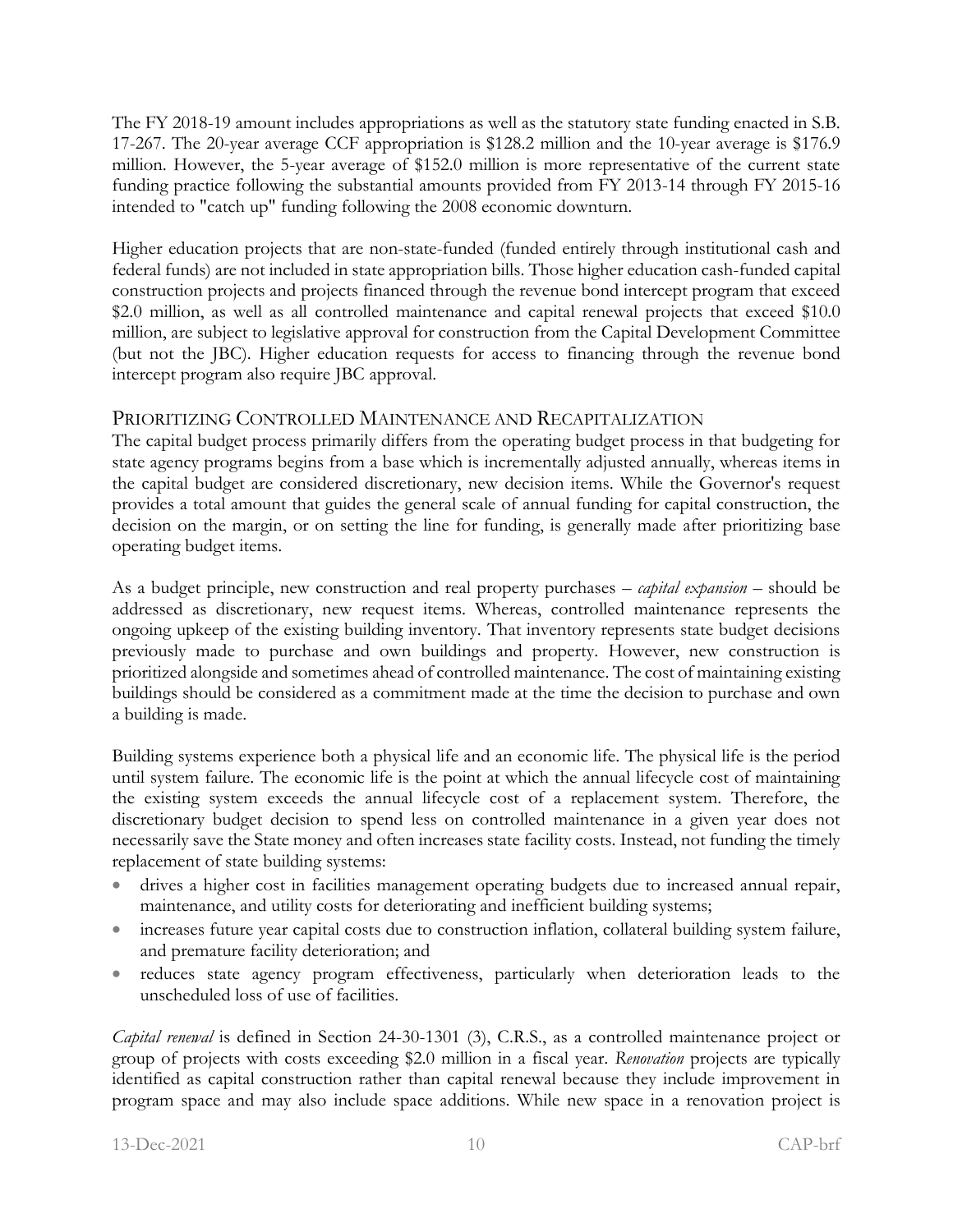properly characterized as "new construction", a renovation project will also include replacement of existing building systems or subsystems that would otherwise require replacement through controlled maintenance. The term *recapitalization* can be used generally to describe controlled maintenance and capital renewal for recapitalizing the existing building stock, and is therefore a good term that encompasses renovation.

While the terms *repair* and *maintenance* are sometimes used in connection with controlled maintenance projects, ongoing repair and maintenance of systems or subsystems are typically provided by day-today facilities management operations and paid for within the annual facility operating cost for a building. Repair and maintenance is an annual process, while recapitalization provides benefits expected to last beyond a year.

Historically, the State Architect's annual report has included the following recommendation:

*Industry standards continue to emphasize that without an annual Reinvestment Rate (RR) of 3% to 4% of the Current Replacement Value (CRV) of a building inventory, conditions cannot be upgraded or maintained at acceptable levels and will continue to deteriorate (Reference: APPA, American Association of Higher Education Facilities Officers, report titled Capital Renewal and Deferred Maintenance Programs 2009). Concurrently,* **the Office of the State Architect has recommended as a goal that approximately 1% of the CRV of the State's general funded and academic building inventory be appropriated for Controlled Maintenance on an annual basis** *to address planned major maintenance and repairs throughout the building inventory* **and that an additional goal of 1% - 3% of the CRV be appropriated for Capital Renewal/Renovation** *to address upgrading overall conditions of existing state owned facilities.*

The following chart reflects controlled maintenance (CM) funding compared to current replacement value (CRV) since FY 2002-03.



Controlled Maintenance Funding Compared to Current Replacement Value

\*Controlled Maintenance scale is equal to 1.0 percent of CRV scale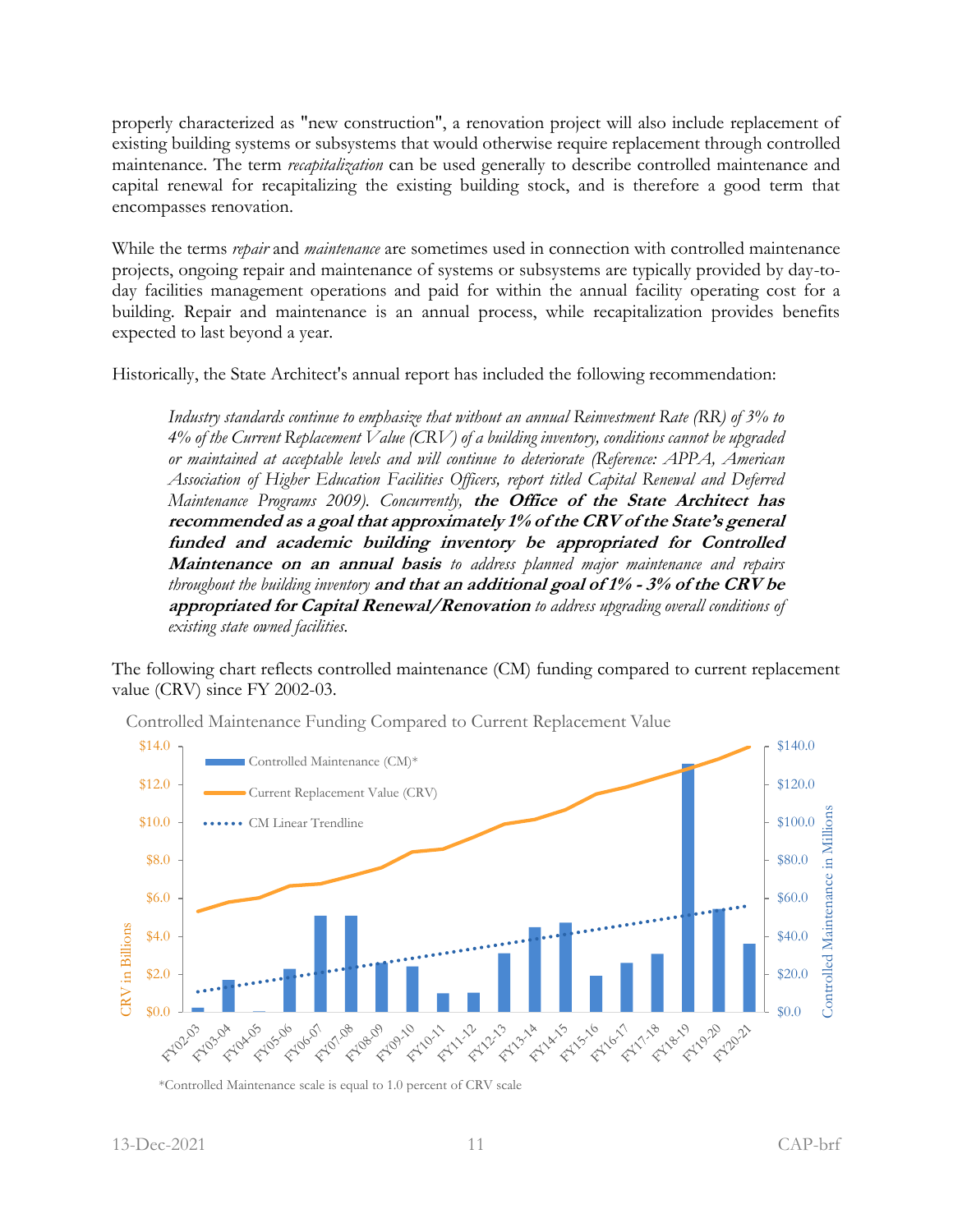The CRV scale, represented in billions, is shown on the left side of the chart with values reflected in the orange line. The CM scale, represented in millions, is shown on the right side of the chart with values reflected in the blue bars. The CM scale is set equal to 1.0 percent of the CRV scale. Controlled maintenance spending in any year that is equal to 1.0 percent of current replacement value would be reflected in the chart as equal to CRV. The space between the bars and the orange line represents the difference between the actual amount provided for controlled maintenance and the amount necessary to fund controlled maintenance at 1.0 percent of current replacement value.

In FY 2018-19, total controlled maintenance funding of \$130.1 million (including \$15.1 million in Long Bill appropriations, \$113.9 million in state funds from S.B. 17-267 collateralization COPs, and \$2.0 million from the Emergency Controlled Maintenance Account) nearly equaled 1.0 percent of CRV of \$12.8 billion. Additional funds from the S.B. 17-267 COPs provided a substantial one-time funding boost for controlled maintenance. Controlled maintenance funding equal to 1.0 percent of CRV would require a similar effort each year to meet the State Architect's recommended standard. The total shortfall in controlled maintenance funding compared to 1.0 percent of CRV over the time period shown in the table equaled \$1.1 billion.

## COMMITMENTS FOR HIGHER EDUCATION CAPITAL CONSTRUCTION

Institutions of Higher Education hold the largest portion of the state's building inventory. The higher education total does not include the value of non-academic buildings, which are not provided statefunded controlled maintenance. The following chart outlines the current replacement value of academic buildings at institutions of higher education and state agencies since FY 2002-03 to reflect both total scale and relative share. Institutions of higher education accounted for over three-fourths of the current replacement value of all state buildings in recent years.



Current Replacement Value of All State Buildings

In FY 2002-03, current replacement values totaled \$1.9 billion for state agencies and \$3.4 billion for higher education institutions, representing 36.0 percent and 64.0 percent respectively of the \$5.3 billion total inventory. The state agency building inventory increased 66.9 percent over the 19-year period shown in the chart, a compound average growth rate of 2.7 percent per year, while the higher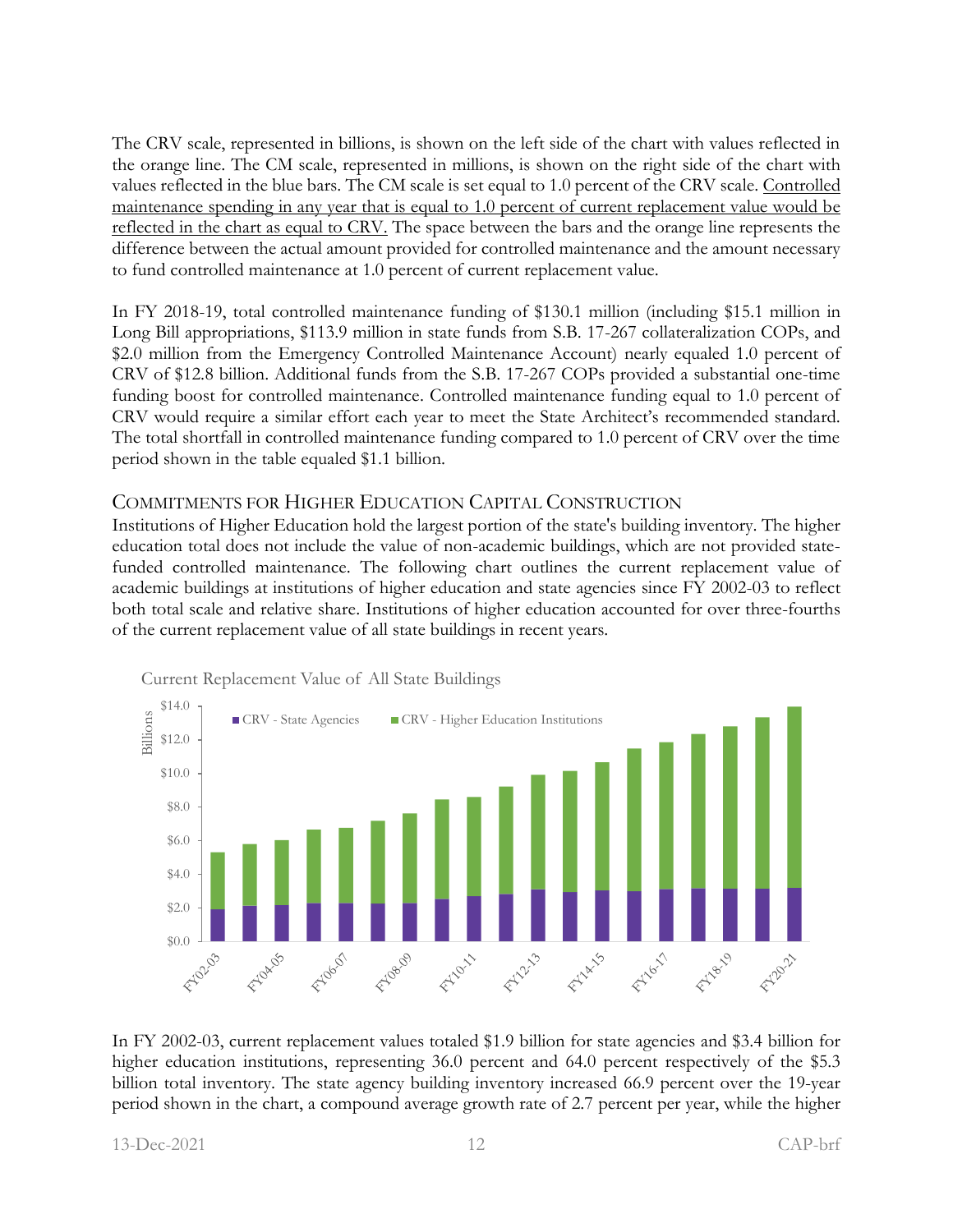education building inventory increased 217.4 percent over that period, a compound average growth rate of 6.3 percent per year.

The charts below outline CM to CRV comparisons by state agency buildings and by higher education buildings. As shown, closing the gap between actual controlled maintenance funding and 1.0 percent of current replacement value is very achievable for state agency buildings, but less so for higher education buildings. Due to the additional revenue sources available to institutions of higher education for capital expansion, it is staff's opinion that state funding for capital construction for institutions of higher education should be almost entirely directed to controlled maintenance and capital renewal rather than new construction.

**State Agency Buildings:** Controlled Maintenance Funding Compared to CRV



\*Controlled Maintenance scale is equal to 1.0 percent of CRV scale

#### **Higher Education:** Controlled Maintenance Funding Compared to CRV



\*Controlled Maintenance scale is equal to 1.0 percent of CRV scale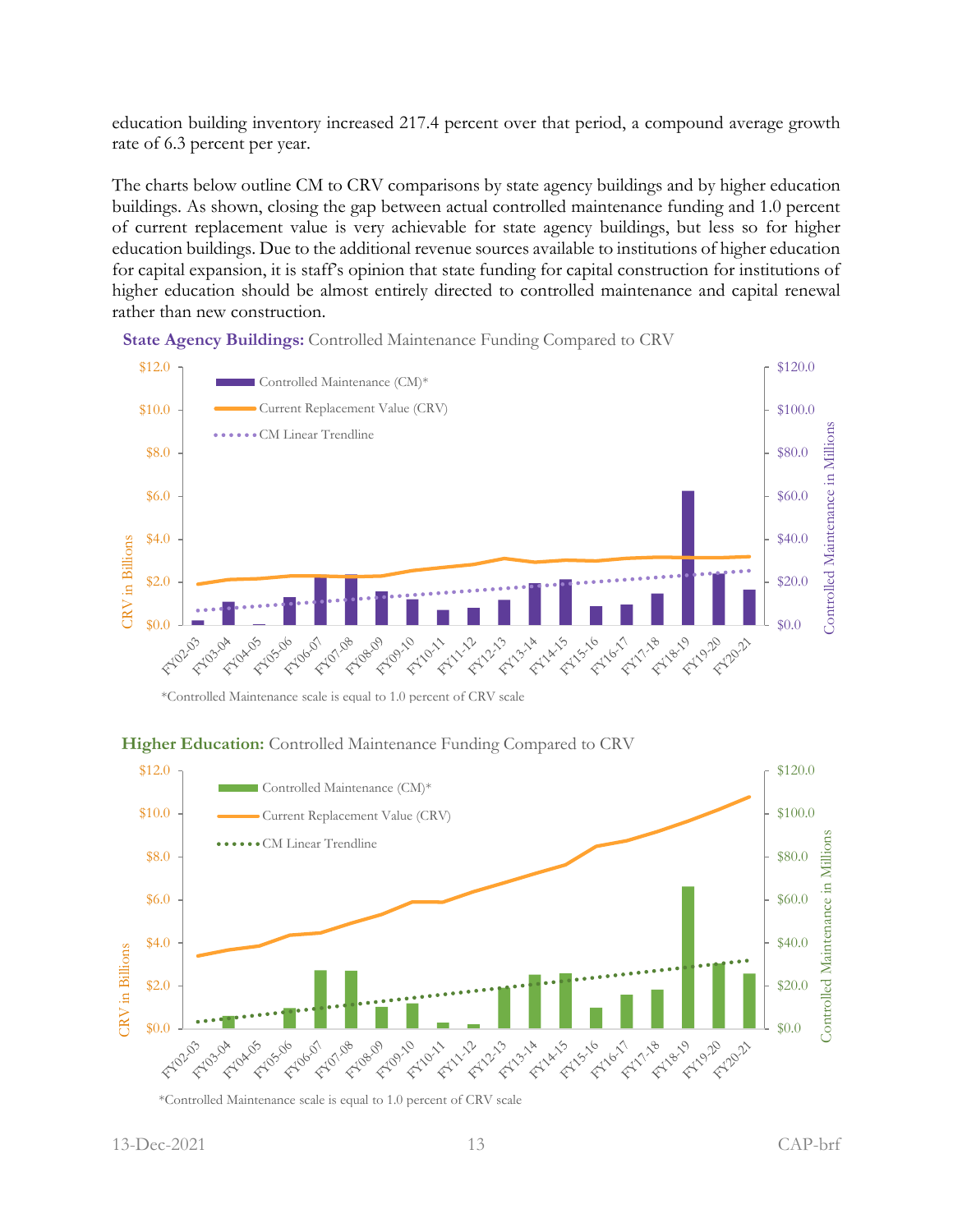## <span id="page-15-0"></span>SUMMARY: FY 2021-22 APPROPRIATION & FY 2022-23 REQUEST

|    |                                                       | <b>CAPITAL CONSTRUCTION</b>                                                                                                                                                                                                                                                                                                                                                                                                                                                                                                                                                                                                                                                                                                                                                                                                                                                |                                                                                                                                                                                                                       |                                                                                                                                                                                                                                                                               |                                                                                                                                                                               |                                                                                                                                                                                                |                                                                                                                                                                                         |
|----|-------------------------------------------------------|----------------------------------------------------------------------------------------------------------------------------------------------------------------------------------------------------------------------------------------------------------------------------------------------------------------------------------------------------------------------------------------------------------------------------------------------------------------------------------------------------------------------------------------------------------------------------------------------------------------------------------------------------------------------------------------------------------------------------------------------------------------------------------------------------------------------------------------------------------------------------|-----------------------------------------------------------------------------------------------------------------------------------------------------------------------------------------------------------------------|-------------------------------------------------------------------------------------------------------------------------------------------------------------------------------------------------------------------------------------------------------------------------------|-------------------------------------------------------------------------------------------------------------------------------------------------------------------------------|------------------------------------------------------------------------------------------------------------------------------------------------------------------------------------------------|-----------------------------------------------------------------------------------------------------------------------------------------------------------------------------------------|
|    |                                                       | <b>TOTAL</b><br><b>FUNDS</b>                                                                                                                                                                                                                                                                                                                                                                                                                                                                                                                                                                                                                                                                                                                                                                                                                                               | <b>CAPITAL</b><br>CONSTRUCTION<br><b>FUND</b>                                                                                                                                                                         | <b>CASH</b><br><b>FUNDS</b>                                                                                                                                                                                                                                                   | <b>REAPPROP</b><br><b>FUNDS</b>                                                                                                                                               | FEDERAL<br><b>FUNDS</b>                                                                                                                                                                        | ADD'L<br><b>OUT-YEAR</b><br><b>STATE</b><br><b>FUNDS</b>                                                                                                                                |
|    |                                                       |                                                                                                                                                                                                                                                                                                                                                                                                                                                                                                                                                                                                                                                                                                                                                                                                                                                                            |                                                                                                                                                                                                                       |                                                                                                                                                                                                                                                                               |                                                                                                                                                                               |                                                                                                                                                                                                |                                                                                                                                                                                         |
|    | FY 2021-22 APPROPRIATION:                             |                                                                                                                                                                                                                                                                                                                                                                                                                                                                                                                                                                                                                                                                                                                                                                                                                                                                            |                                                                                                                                                                                                                       |                                                                                                                                                                                                                                                                               |                                                                                                                                                                               |                                                                                                                                                                                                |                                                                                                                                                                                         |
|    |                                                       |                                                                                                                                                                                                                                                                                                                                                                                                                                                                                                                                                                                                                                                                                                                                                                                                                                                                            |                                                                                                                                                                                                                       |                                                                                                                                                                                                                                                                               |                                                                                                                                                                               |                                                                                                                                                                                                |                                                                                                                                                                                         |
|    |                                                       |                                                                                                                                                                                                                                                                                                                                                                                                                                                                                                                                                                                                                                                                                                                                                                                                                                                                            |                                                                                                                                                                                                                       | $\overline{0}$                                                                                                                                                                                                                                                                | $\overline{0}$                                                                                                                                                                | $\Omega$                                                                                                                                                                                       |                                                                                                                                                                                         |
|    | <b>TOTAL</b>                                          | \$301,826,446                                                                                                                                                                                                                                                                                                                                                                                                                                                                                                                                                                                                                                                                                                                                                                                                                                                              | \$217,504,487                                                                                                                                                                                                         | \$79,429,276                                                                                                                                                                                                                                                                  | \$1,800,000                                                                                                                                                                   |                                                                                                                                                                                                |                                                                                                                                                                                         |
|    |                                                       |                                                                                                                                                                                                                                                                                                                                                                                                                                                                                                                                                                                                                                                                                                                                                                                                                                                                            |                                                                                                                                                                                                                       |                                                                                                                                                                                                                                                                               |                                                                                                                                                                               |                                                                                                                                                                                                |                                                                                                                                                                                         |
|    |                                                       |                                                                                                                                                                                                                                                                                                                                                                                                                                                                                                                                                                                                                                                                                                                                                                                                                                                                            |                                                                                                                                                                                                                       |                                                                                                                                                                                                                                                                               |                                                                                                                                                                               |                                                                                                                                                                                                |                                                                                                                                                                                         |
|    |                                                       |                                                                                                                                                                                                                                                                                                                                                                                                                                                                                                                                                                                                                                                                                                                                                                                                                                                                            |                                                                                                                                                                                                                       |                                                                                                                                                                                                                                                                               |                                                                                                                                                                               |                                                                                                                                                                                                | 52,497,110                                                                                                                                                                              |
|    |                                                       |                                                                                                                                                                                                                                                                                                                                                                                                                                                                                                                                                                                                                                                                                                                                                                                                                                                                            |                                                                                                                                                                                                                       |                                                                                                                                                                                                                                                                               |                                                                                                                                                                               |                                                                                                                                                                                                |                                                                                                                                                                                         |
|    |                                                       |                                                                                                                                                                                                                                                                                                                                                                                                                                                                                                                                                                                                                                                                                                                                                                                                                                                                            |                                                                                                                                                                                                                       |                                                                                                                                                                                                                                                                               |                                                                                                                                                                               |                                                                                                                                                                                                | $\theta$                                                                                                                                                                                |
|    |                                                       |                                                                                                                                                                                                                                                                                                                                                                                                                                                                                                                                                                                                                                                                                                                                                                                                                                                                            |                                                                                                                                                                                                                       |                                                                                                                                                                                                                                                                               |                                                                                                                                                                               |                                                                                                                                                                                                | $\theta$                                                                                                                                                                                |
|    |                                                       |                                                                                                                                                                                                                                                                                                                                                                                                                                                                                                                                                                                                                                                                                                                                                                                                                                                                            |                                                                                                                                                                                                                       |                                                                                                                                                                                                                                                                               |                                                                                                                                                                               |                                                                                                                                                                                                | $\theta$                                                                                                                                                                                |
|    |                                                       |                                                                                                                                                                                                                                                                                                                                                                                                                                                                                                                                                                                                                                                                                                                                                                                                                                                                            |                                                                                                                                                                                                                       |                                                                                                                                                                                                                                                                               |                                                                                                                                                                               |                                                                                                                                                                                                |                                                                                                                                                                                         |
|    |                                                       |                                                                                                                                                                                                                                                                                                                                                                                                                                                                                                                                                                                                                                                                                                                                                                                                                                                                            |                                                                                                                                                                                                                       |                                                                                                                                                                                                                                                                               |                                                                                                                                                                               |                                                                                                                                                                                                | $\theta$                                                                                                                                                                                |
|    |                                                       |                                                                                                                                                                                                                                                                                                                                                                                                                                                                                                                                                                                                                                                                                                                                                                                                                                                                            |                                                                                                                                                                                                                       |                                                                                                                                                                                                                                                                               |                                                                                                                                                                               |                                                                                                                                                                                                |                                                                                                                                                                                         |
|    |                                                       |                                                                                                                                                                                                                                                                                                                                                                                                                                                                                                                                                                                                                                                                                                                                                                                                                                                                            |                                                                                                                                                                                                                       |                                                                                                                                                                                                                                                                               |                                                                                                                                                                               |                                                                                                                                                                                                | 29,701,999                                                                                                                                                                              |
|    |                                                       |                                                                                                                                                                                                                                                                                                                                                                                                                                                                                                                                                                                                                                                                                                                                                                                                                                                                            |                                                                                                                                                                                                                       |                                                                                                                                                                                                                                                                               |                                                                                                                                                                               |                                                                                                                                                                                                | $\theta$                                                                                                                                                                                |
|    |                                                       |                                                                                                                                                                                                                                                                                                                                                                                                                                                                                                                                                                                                                                                                                                                                                                                                                                                                            |                                                                                                                                                                                                                       |                                                                                                                                                                                                                                                                               |                                                                                                                                                                               |                                                                                                                                                                                                | 11,410,960                                                                                                                                                                              |
|    |                                                       |                                                                                                                                                                                                                                                                                                                                                                                                                                                                                                                                                                                                                                                                                                                                                                                                                                                                            |                                                                                                                                                                                                                       |                                                                                                                                                                                                                                                                               |                                                                                                                                                                               |                                                                                                                                                                                                | $\theta$                                                                                                                                                                                |
|    |                                                       |                                                                                                                                                                                                                                                                                                                                                                                                                                                                                                                                                                                                                                                                                                                                                                                                                                                                            |                                                                                                                                                                                                                       |                                                                                                                                                                                                                                                                               |                                                                                                                                                                               |                                                                                                                                                                                                |                                                                                                                                                                                         |
|    | Recommended                                           | \$183,852,239                                                                                                                                                                                                                                                                                                                                                                                                                                                                                                                                                                                                                                                                                                                                                                                                                                                              | \$183,806,239                                                                                                                                                                                                         | \$46,000                                                                                                                                                                                                                                                                      | \$0                                                                                                                                                                           | \$0                                                                                                                                                                                            | \$93,610,069                                                                                                                                                                            |
|    |                                                       |                                                                                                                                                                                                                                                                                                                                                                                                                                                                                                                                                                                                                                                                                                                                                                                                                                                                            |                                                                                                                                                                                                                       |                                                                                                                                                                                                                                                                               |                                                                                                                                                                               |                                                                                                                                                                                                |                                                                                                                                                                                         |
|    |                                                       |                                                                                                                                                                                                                                                                                                                                                                                                                                                                                                                                                                                                                                                                                                                                                                                                                                                                            |                                                                                                                                                                                                                       |                                                                                                                                                                                                                                                                               |                                                                                                                                                                               |                                                                                                                                                                                                | $\theta$                                                                                                                                                                                |
|    |                                                       |                                                                                                                                                                                                                                                                                                                                                                                                                                                                                                                                                                                                                                                                                                                                                                                                                                                                            |                                                                                                                                                                                                                       |                                                                                                                                                                                                                                                                               |                                                                                                                                                                               |                                                                                                                                                                                                |                                                                                                                                                                                         |
|    |                                                       |                                                                                                                                                                                                                                                                                                                                                                                                                                                                                                                                                                                                                                                                                                                                                                                                                                                                            |                                                                                                                                                                                                                       |                                                                                                                                                                                                                                                                               |                                                                                                                                                                               | $\overline{0}$                                                                                                                                                                                 | $\theta$                                                                                                                                                                                |
|    |                                                       |                                                                                                                                                                                                                                                                                                                                                                                                                                                                                                                                                                                                                                                                                                                                                                                                                                                                            |                                                                                                                                                                                                                       |                                                                                                                                                                                                                                                                               |                                                                                                                                                                               |                                                                                                                                                                                                |                                                                                                                                                                                         |
|    |                                                       |                                                                                                                                                                                                                                                                                                                                                                                                                                                                                                                                                                                                                                                                                                                                                                                                                                                                            |                                                                                                                                                                                                                       |                                                                                                                                                                                                                                                                               |                                                                                                                                                                               |                                                                                                                                                                                                | $\theta$                                                                                                                                                                                |
|    |                                                       |                                                                                                                                                                                                                                                                                                                                                                                                                                                                                                                                                                                                                                                                                                                                                                                                                                                                            |                                                                                                                                                                                                                       | $\Omega$                                                                                                                                                                                                                                                                      | $\Omega$                                                                                                                                                                      | $\overline{0}$                                                                                                                                                                                 | $\theta$                                                                                                                                                                                |
| 5  |                                                       | 4,421,473                                                                                                                                                                                                                                                                                                                                                                                                                                                                                                                                                                                                                                                                                                                                                                                                                                                                  | 4,200,399                                                                                                                                                                                                             | 221,074                                                                                                                                                                                                                                                                       | $\theta$                                                                                                                                                                      | $\overline{0}$                                                                                                                                                                                 | $\theta$                                                                                                                                                                                |
|    |                                                       | 3,995,492                                                                                                                                                                                                                                                                                                                                                                                                                                                                                                                                                                                                                                                                                                                                                                                                                                                                  | 3,831,677                                                                                                                                                                                                             | 163,815                                                                                                                                                                                                                                                                       | $\boldsymbol{0}$                                                                                                                                                              | $\overline{0}$                                                                                                                                                                                 | $\theta$                                                                                                                                                                                |
| 5  | HED: LCC Bowman ph 1/2 (CR)                           | 3,944,152                                                                                                                                                                                                                                                                                                                                                                                                                                                                                                                                                                                                                                                                                                                                                                                                                                                                  | 3,944,152                                                                                                                                                                                                             | $\overline{0}$                                                                                                                                                                                                                                                                | $\boldsymbol{0}$                                                                                                                                                              | $\overline{0}$                                                                                                                                                                                 | 5,850,030                                                                                                                                                                               |
|    |                                                       | 10,682,004                                                                                                                                                                                                                                                                                                                                                                                                                                                                                                                                                                                                                                                                                                                                                                                                                                                                 | 10,682,004                                                                                                                                                                                                            | $\overline{0}$                                                                                                                                                                                                                                                                | $\theta$                                                                                                                                                                      | $\overline{0}$                                                                                                                                                                                 | 31,649,491                                                                                                                                                                              |
|    | DOC: SCF Kitchen Renovation ph 1/2 (CR)               | 2,800,000                                                                                                                                                                                                                                                                                                                                                                                                                                                                                                                                                                                                                                                                                                                                                                                                                                                                  | 2,800,000                                                                                                                                                                                                             | $\Omega$                                                                                                                                                                                                                                                                      | $\theta$                                                                                                                                                                      | $\overline{0}$                                                                                                                                                                                 | 42,546,904                                                                                                                                                                              |
| 20 | HED: LWCU Leslie J. Savage Library (CR)               | 3,191,946                                                                                                                                                                                                                                                                                                                                                                                                                                                                                                                                                                                                                                                                                                                                                                                                                                                                  | 3,066,231                                                                                                                                                                                                             | 125,715                                                                                                                                                                                                                                                                       | $\boldsymbol{0}$                                                                                                                                                              | $\overline{0}$                                                                                                                                                                                 | $\theta$                                                                                                                                                                                |
|    | EDU: State Board Room Renovation                      | 1,774,654                                                                                                                                                                                                                                                                                                                                                                                                                                                                                                                                                                                                                                                                                                                                                                                                                                                                  | 1,774,654                                                                                                                                                                                                             | $\overline{0}$                                                                                                                                                                                                                                                                | $\boldsymbol{0}$                                                                                                                                                              | $\overline{0}$                                                                                                                                                                                 | $\theta$                                                                                                                                                                                |
|    | DHS: Continuation of Suicide Risk Mitigation          | 5,123,993                                                                                                                                                                                                                                                                                                                                                                                                                                                                                                                                                                                                                                                                                                                                                                                                                                                                  | 5,123,993                                                                                                                                                                                                             | $\overline{0}$                                                                                                                                                                                                                                                                | $\theta$                                                                                                                                                                      | $\overline{0}$                                                                                                                                                                                 | $\theta$                                                                                                                                                                                |
|    | DHS: Visitation Centers at Three DYS                  |                                                                                                                                                                                                                                                                                                                                                                                                                                                                                                                                                                                                                                                                                                                                                                                                                                                                            |                                                                                                                                                                                                                       |                                                                                                                                                                                                                                                                               |                                                                                                                                                                               |                                                                                                                                                                                                |                                                                                                                                                                                         |
|    | Campuses                                              | 3,239,873                                                                                                                                                                                                                                                                                                                                                                                                                                                                                                                                                                                                                                                                                                                                                                                                                                                                  | 3,239,873                                                                                                                                                                                                             | $\boldsymbol{0}$                                                                                                                                                                                                                                                              | $\theta$                                                                                                                                                                      | $\theta$                                                                                                                                                                                       | $\theta$                                                                                                                                                                                |
|    | DHS: DYS Transitional Housing                         | 997,879                                                                                                                                                                                                                                                                                                                                                                                                                                                                                                                                                                                                                                                                                                                                                                                                                                                                    | 997,879                                                                                                                                                                                                               | $\Omega$                                                                                                                                                                                                                                                                      | $\Omega$                                                                                                                                                                      | $\Omega$                                                                                                                                                                                       | $\theta$                                                                                                                                                                                |
|    | AGR: Insectary Greenhouse Repair &                    |                                                                                                                                                                                                                                                                                                                                                                                                                                                                                                                                                                                                                                                                                                                                                                                                                                                                            |                                                                                                                                                                                                                       |                                                                                                                                                                                                                                                                               |                                                                                                                                                                               |                                                                                                                                                                                                |                                                                                                                                                                                         |
|    | Replacement                                           | 625,629                                                                                                                                                                                                                                                                                                                                                                                                                                                                                                                                                                                                                                                                                                                                                                                                                                                                    | 625,629                                                                                                                                                                                                               | $\overline{0}$                                                                                                                                                                                                                                                                | $\overline{0}$                                                                                                                                                                | $\overline{0}$                                                                                                                                                                                 | $\theta$                                                                                                                                                                                |
|    | HED: ASU Facilities Services Center                   |                                                                                                                                                                                                                                                                                                                                                                                                                                                                                                                                                                                                                                                                                                                                                                                                                                                                            |                                                                                                                                                                                                                       |                                                                                                                                                                                                                                                                               |                                                                                                                                                                               |                                                                                                                                                                                                |                                                                                                                                                                                         |
|    | Replacement                                           | 18,948,014                                                                                                                                                                                                                                                                                                                                                                                                                                                                                                                                                                                                                                                                                                                                                                                                                                                                 | 18,758,534                                                                                                                                                                                                            | 189,480                                                                                                                                                                                                                                                                       | $\overline{0}$                                                                                                                                                                | $\overline{0}$                                                                                                                                                                                 | $\theta$                                                                                                                                                                                |
|    | HED: TSJC Freudenthal Library Renov                   |                                                                                                                                                                                                                                                                                                                                                                                                                                                                                                                                                                                                                                                                                                                                                                                                                                                                            |                                                                                                                                                                                                                       |                                                                                                                                                                                                                                                                               |                                                                                                                                                                               |                                                                                                                                                                                                |                                                                                                                                                                                         |
|    | $ph\ 2/2$                                             | 1,165,125                                                                                                                                                                                                                                                                                                                                                                                                                                                                                                                                                                                                                                                                                                                                                                                                                                                                  | 1,165,125                                                                                                                                                                                                             | $\theta$                                                                                                                                                                                                                                                                      | $\overline{0}$                                                                                                                                                                | $\overline{0}$                                                                                                                                                                                 | $\theta$                                                                                                                                                                                |
|    | HED: CCD Boulder Creek Health Education               |                                                                                                                                                                                                                                                                                                                                                                                                                                                                                                                                                                                                                                                                                                                                                                                                                                                                            |                                                                                                                                                                                                                       |                                                                                                                                                                                                                                                                               |                                                                                                                                                                               |                                                                                                                                                                                                |                                                                                                                                                                                         |
|    |                                                       |                                                                                                                                                                                                                                                                                                                                                                                                                                                                                                                                                                                                                                                                                                                                                                                                                                                                            |                                                                                                                                                                                                                       | 1,857,988                                                                                                                                                                                                                                                                     | $\theta$                                                                                                                                                                      | $\overline{0}$                                                                                                                                                                                 |                                                                                                                                                                                         |
| 3  | Center of Excellence ph 3/3                           | 22,938,121                                                                                                                                                                                                                                                                                                                                                                                                                                                                                                                                                                                                                                                                                                                                                                                                                                                                 | 21,080,133                                                                                                                                                                                                            |                                                                                                                                                                                                                                                                               |                                                                                                                                                                               |                                                                                                                                                                                                | $\theta$                                                                                                                                                                                |
|    | Priority<br><b>CCHE</b><br>n/a<br>13<br>14<br>23<br>4 | FY 2021-22 Long Bill (S.B. 21-205)<br>SB 21-064 Retaliation against elected officials<br>HED: CSU NWC COP Payments <sup>1</sup><br>Controlled Maintenance Level 1<br>Controlled Maintenance Level 2<br>DOC: AVCF Utility Water Lines Repl (CR)<br>DOC: BVCF Sanitary Sewer Line Repl (CR)<br>DOC: AVCF Critical Living Unit Shower &<br>Toilet Room Improve (CR)<br>DHS: CMHIP HVAC Repl 4 Bldgs ph 2/3<br>(CR)<br>HED: UNC Gray Hall (CR)<br>DHS: CMHIFL Camp Util Infra ph 2/3 (CR)<br>DHS: OBH Transitional Housing<br><b>SUBTOTAL - Most Urgent,</b><br>Controlled Maintenance Level 3<br>AGR: Replace Roof, HVAC & Windows at<br>Palace of Agriculture (CR)<br>DOC: ECCPC Water Tank Repair &<br>Replacement (CR)<br>DOC: FCF ADA Improvements (CR)<br>HED: FLC Berndt Hall (CR)<br>HED: WCU Hurst Hall Lab Renovation (CR)<br>DHS: CMHIP Camp Util Infra ph 1/3 (CR) | \$301,716,984<br>109,462<br>17,496,791<br>44,105,652<br>54,380,164<br>9,539,209<br>2,324,904<br>12,402,937<br>17,559,780<br>4,586,656<br>19,114,483<br>2,341,663<br>26,327,421<br>5,278,877<br>5,349,710<br>6,055,136 | \$217,395,025<br>109,462<br>FY 2022-23 STATE-FUNDED REQUESTED APPROPRIATION:<br>\$17,496,791<br>44, 105, 652<br>54,380,164<br>9,539,209<br>2,324,904<br>12,402,937<br>17,559,780<br>4,540,656<br>19,114,483<br>2,341,663<br>26,327,421<br>5,278,877<br>5,349,710<br>6,055,136 | \$79,429,276<br>\$0<br>$\theta$<br>$\theta$<br>$\overline{0}$<br>$\theta$<br>$\Omega$<br>46,000<br>$\overline{0}$<br>$\overline{0}$<br>$\theta$<br>$\overline{0}$<br>$\theta$ | \$1,800,000<br>\$0<br>$\overline{0}$<br>$\theta$<br>$\overline{0}$<br>$\boldsymbol{0}$<br>$\theta$<br>$\theta$<br>$\overline{0}$<br>$\overline{0}$<br>$\boldsymbol{0}$<br>$\theta$<br>$\theta$ | \$3,092,683<br>\$3,092,683<br>\$0<br>$\theta$<br>$\overline{0}$<br>$\overline{0}$<br>$\overline{0}$<br>$\overline{0}$<br>$\overline{0}$<br>$\overline{0}$<br>$\theta$<br>$\overline{0}$ |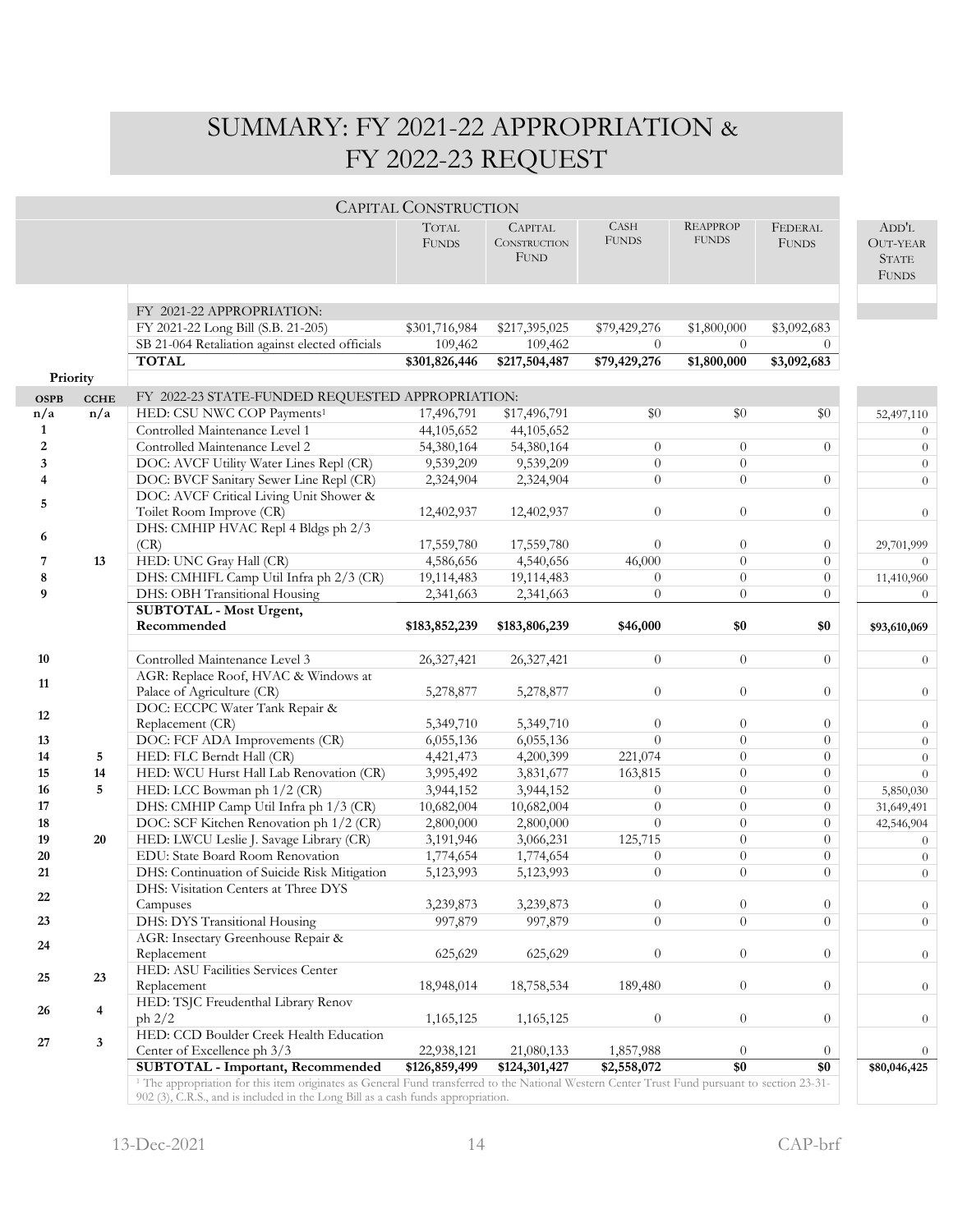|             |             |                                                                                            | <b>CAPITAL CONSTRUCTION</b>  |                                                      |                             |                                 |                         |                                                          |
|-------------|-------------|--------------------------------------------------------------------------------------------|------------------------------|------------------------------------------------------|-----------------------------|---------------------------------|-------------------------|----------------------------------------------------------|
|             |             |                                                                                            | <b>TOTAL</b><br><b>FUNDS</b> | <b>CAPITAL</b><br><b>CONSTRUCTION</b><br><b>FUND</b> | <b>CASH</b><br><b>FUNDS</b> | <b>REAPPROP</b><br><b>FUNDS</b> | FEDERAL<br><b>FUNDS</b> | ADD'L<br><b>OUT-YEAR</b><br><b>STATE</b><br><b>FUNDS</b> |
|             | Priority    |                                                                                            |                              |                                                      |                             |                                 |                         |                                                          |
| <b>OSPB</b> | <b>CCHE</b> | FY 2022-23 CASH-FUNDED REQUESTED APPROPRIATION:                                            |                              |                                                      |                             |                                 |                         |                                                          |
| 1           |             | Depreciation Fund Capital Improvements                                                     | 1,037,372                    | $\overline{0}$                                       | 1,037,372                   | $\Omega$                        | $\Omega$                | $\theta$                                                 |
| 2           |             | HistCO: Georgetown Loop Preservation                                                       |                              |                                                      |                             |                                 |                         |                                                          |
|             |             | Projects (CR)                                                                              | 385,000                      | $\theta$                                             | 385,000                     | $\Omega$                        | $\theta$                | $\theta$                                                 |
| 3           |             | DNR: Infrastructure & Real Property                                                        |                              |                                                      |                             |                                 |                         |                                                          |
|             |             | Maintenance                                                                                | 46,502,450                   | $\overline{0}$                                       | 46,502,450                  | $\Omega$                        | $\theta$                | $\theta$                                                 |
| 4           |             | DNR: Property Acquisitions &                                                               |                              |                                                      |                             |                                 |                         |                                                          |
|             |             | Improvements                                                                               | 11,000,000                   |                                                      | 11,000,000                  |                                 |                         |                                                          |
|             |             | SUBTOTAL - Cash Funded,                                                                    |                              |                                                      |                             |                                 |                         |                                                          |
|             |             | Recommended                                                                                | \$58,924,822                 | \$0                                                  | \$58,924,822                | \$0                             | \$0                     | \$0                                                      |
|             |             | TOTAL -FY 2022-23 Governor's Request                                                       | \$369,636,560                | \$308,107,666                                        | \$61,528,894                | \$0                             | \$0                     | \$173,656,494                                            |
|             |             |                                                                                            |                              |                                                      |                             |                                 |                         |                                                          |
|             |             | INCREASE/(DECREASE)                                                                        | \$67,810,114                 | \$90,603,179                                         | (\$17,900,382)              | (\$1,800,000)                   | $(\$3,092,683)$         |                                                          |
|             |             | FY 2022-23 JBC staff technical adjustments to Governor's Request (add to FY 2022-23 total) |                              |                                                      |                             |                                 |                         |                                                          |
|             |             | HED: CSU National Western Center Lease                                                     |                              |                                                      |                             |                                 |                         |                                                          |
|             |             | Purchase Payments <sup>1</sup>                                                             | $\theta$                     | (17, 496, 791)                                       | 17,496,791                  | $\theta$                        | $\Omega$                |                                                          |
|             |             | <b>SUBTOTAL - Technical Adjustments</b>                                                    | \$0                          | $(*17,496,791)$                                      | \$17,496,791                | \$0                             | \$0                     |                                                          |
|             |             |                                                                                            |                              |                                                      |                             |                                 |                         |                                                          |
|             |             | TOTAL - FY 2022-23 Adjusted<br>Governor's Request                                          | \$369,636,560                | \$290,610,875                                        | \$79,025,685                | \$0                             | \$0                     |                                                          |
|             |             | <b>INCREASE/(DECREASE)</b>                                                                 | \$67,810,114                 | \$73,106,388                                         | $(\$403,591)$               | $(\$1,800,000)$                 | $(\$3,092,683)$         |                                                          |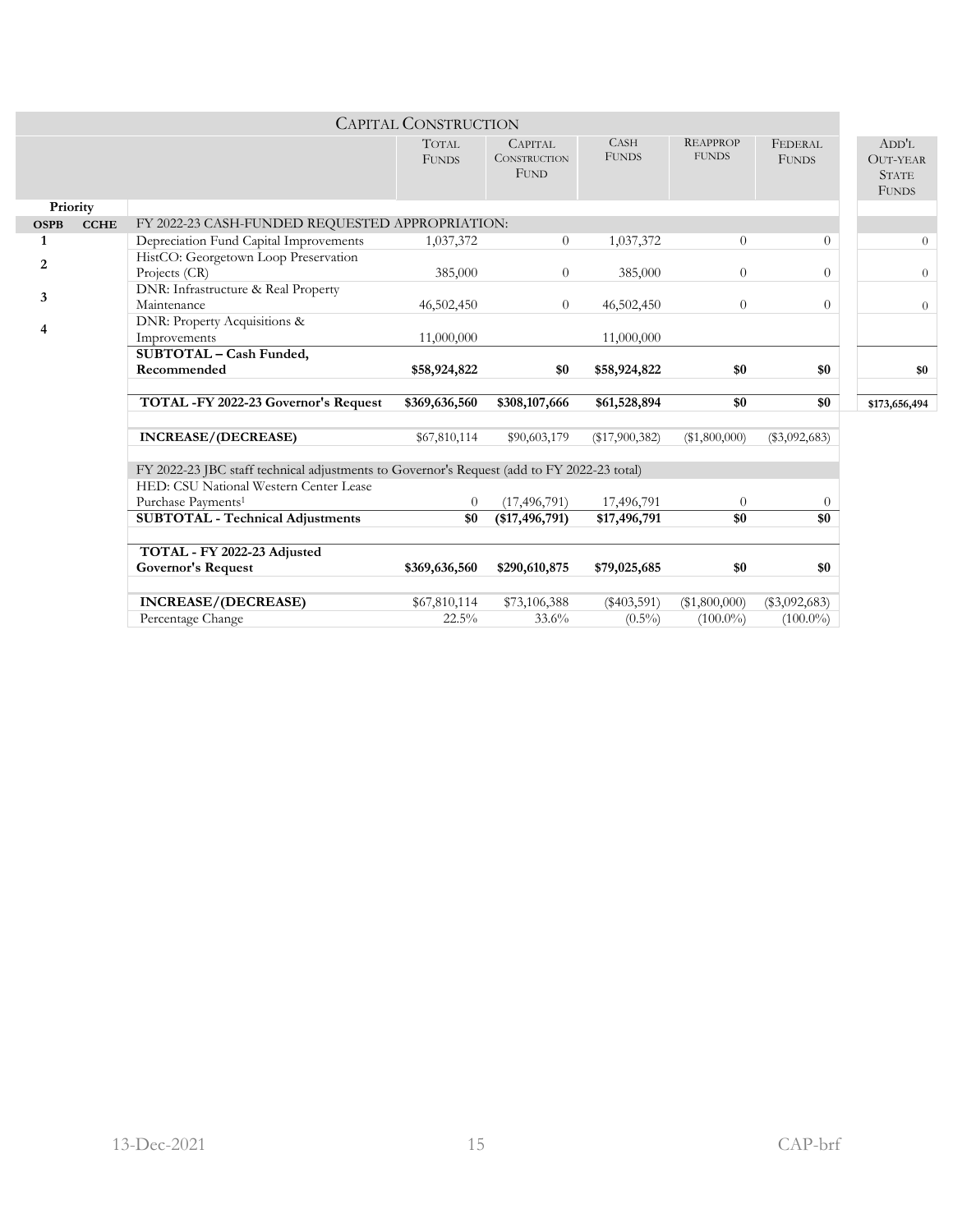## **OSPB NON-PRIORITIZED, NOT RECOMMENDED FOR FUNDING AND CCHE PRIORITIZED**

The following table includes additional building capital projects prioritized by CCHE but not by OSPB.

|             |                    | <b>CAPITAL CONSTRUCTION</b>                                                          |                              |                                               |                             |                                  |                                  |                                          |
|-------------|--------------------|--------------------------------------------------------------------------------------|------------------------------|-----------------------------------------------|-----------------------------|----------------------------------|----------------------------------|------------------------------------------|
| Priority    |                    |                                                                                      | <b>TOTAL</b><br><b>FUNDS</b> | <b>CAPITAL</b><br>CONSTRUCTION<br><b>FUND</b> | <b>CASH</b><br><b>FUNDS</b> | <b>REAPPROP</b><br><b>FUNDS</b>  | FEDERAL<br><b>FUNDS</b>          | ADD'L OUT-<br>YEAR STATE<br><b>FUNDS</b> |
| <b>OSPB</b> | <b>CCHE</b>        | FY 2022-23 STATE-FUNDED - OSPB NON-PRIORITIZED, NOT RECOMMENDED                      |                              |                                               |                             |                                  |                                  |                                          |
|             |                    | CDOT: Funding Concept for 3 New Automated                                            |                              |                                               |                             |                                  |                                  |                                          |
|             |                    | Weather Observing Stations                                                           | 750,000                      | 450,000                                       | 300,000                     | $\overline{0}$                   | $\overline{0}$                   | $\overline{0}$                           |
|             | 18                 | HED: CSU Anatomy-Zoology Building ph 1/2                                             |                              |                                               |                             |                                  |                                  |                                          |
|             |                    | (CR)                                                                                 | 18,200,336                   | 18,200,336                                    | $\overline{0}$              | $\overline{0}$                   | $\overline{0}$                   | 12,381,896                               |
|             | 5                  | HED: NJC Applied Technology Campus                                                   | 12,575,000                   | 11,500,000                                    | 1,075,000                   | $\overline{0}$                   | $\overline{0}$                   | 3,650,000                                |
|             |                    | Expansion & Remodel ph 1/3                                                           |                              |                                               |                             |                                  |                                  |                                          |
|             | 28                 | HED: CUS ARDEC Infrastructure Improvements                                           |                              |                                               |                             |                                  |                                  |                                          |
|             | 29                 | ph $1/2$<br>HED: CSU-P ART/Music Renovation                                          | 11,907,013<br>19,055,000     | 11,907,013                                    | $\theta$<br>190,550         | $\overline{0}$<br>$\overline{0}$ | $\theta$<br>$\overline{0}$       | 6,431,078<br>$\theta$                    |
|             | 24                 | HED: CSM Arthur Lakes Library Renovation                                             | 15,000,000                   | 18,864,450<br>12,000,000                      | 3,000,000                   | $\overline{0}$                   | $\overline{0}$                   | $\theta$                                 |
|             | 16                 | HED: AHEC Campus-wide HVAC Repl (CR)                                                 | 22,147,382                   | 22,147,382                                    | $\theta$                    | $\overline{0}$                   | $\overline{0}$                   | $\theta$                                 |
|             | 21                 | HED: ASU Central Technology Renov                                                    | 7,710,205                    | 7,633,103                                     | 77,102                      | $\overline{0}$                   | $\overline{0}$                   | $\boldsymbol{0}$                         |
|             | 5                  | HED: CSU Clark Bldg Renov & Additions ph 1/2                                         | 68,927,539                   | 38,927,539                                    | 30,000,000                  | $\theta$                         | $\overline{0}$                   | 37,480,741                               |
|             | 15                 | HED: MSU Classroom to Career Hub (C2 Hub)                                            | 16,924,999                   | 15,215,574                                    | 1,709,425                   | $\theta$                         | $\overline{0}$                   | $\theta$                                 |
|             | $10\,$             | HED: UCD Bldg Infra Repair & Renov (CR)                                              | 34,977,954                   | 25,883,686                                    | 9,094,268                   | $\overline{0}$                   | $\overline{0}$                   | $\theta$                                 |
|             | 30                 | HED: UCD Engineering Bldg Renov ph 1/3                                               | 19,788,852                   | 14,643,751                                    | 5,145,101                   | $\theta$                         | $\overline{0}$                   | 45,230,855                               |
|             | 12                 | HED: PCC Dental Hygiene Expansion Project                                            | 6,300,000                    | 6,300,000                                     | $\theta$                    | $\overline{0}$                   | $\overline{0}$                   | $\overline{0}$                           |
|             |                    | HED: CMU Electrical & Computer Engineering                                           |                              |                                               |                             |                                  |                                  |                                          |
|             | 32                 | Bldg                                                                                 | 23,392,398                   | 21,029,766                                    | 2,362,632                   |                                  |                                  | $\overline{0}$                           |
|             | 33                 | HED: CMU Energy Independence                                                         | 7,547,354                    | 6,785,071                                     | 762,283                     | $\theta$                         | $\overline{0}$                   | $\theta$                                 |
|             | 21                 | HED: UCCS Engineering Bldg Renov 1/2                                                 | 15,687,153                   | 15,687,153                                    | $\theta$                    | $\overline{0}$                   | $\overline{0}$                   | 22,548,807                               |
|             | 17                 | HED: PPCC First Resp Emerg Ed Comp Cent                                              | 36,319,477                   | 33,395,759                                    | 2,923,718                   | $\overline{0}$                   | $\overline{0}$                   | $\Omega$                                 |
|             | 11                 | HED: UCB Guggenheim Geog Ren ph 1/2                                                  | 30,194,573                   | 12,077,829                                    | 18,116,744                  | $\overline{0}$                   | $\overline{0}$                   | $\Omega$                                 |
|             | 26                 | HED: MSU Health Institute ph 1/4                                                     | 7,706,993                    | 7,706,993                                     | $\theta$                    | $\overline{0}$                   | $\overline{0}$                   | 79,530,952                               |
|             | $\boldsymbol{2}$   | HED: UCB Hellems Arts & Sciences and Outdoor                                         |                              |                                               |                             |                                  |                                  |                                          |
|             |                    | Theater Renov 2/3                                                                    | 27,170,095                   | 10,868,038                                    | 16,302,057                  | $\theta$                         | $\overline{0}$                   | 10,867,541                               |
|             | 27                 | HED: UCB Macky Auditorium Renov 1/3                                                  | 20,873,673                   | 8,349,469                                     | 12,524,204                  | $\overline{0}$                   | $\overline{0}$                   | 12,308,592                               |
|             | 18                 | HED: CMU Maverick Center Renov/Exp                                                   | 42,298,905                   | 38,026,716                                    | 4,272,189                   | $\overline{0}$                   | $\theta$                         | $\theta$                                 |
|             | 25                 | HED: PCC Medical Technology Renovation (CR)                                          | 600,000                      | 600,000                                       | $\theta$                    | $\theta$                         | $\overline{0}$                   | $\theta$                                 |
|             | 34                 | HED: CCCS-Lowry North Quad Level 1 Remodel                                           | 1,998,685                    | 1,998,685                                     | $\theta$                    | $\theta$                         | $\theta$                         | $\overline{0}$                           |
|             | 5                  | HED: CMU Replace Robinson Theater                                                    | 43,886,756                   | 39,454,194                                    | 4,432,562                   | $\theta$                         | $\overline{0}$                   | $\theta$                                 |
|             | 31<br>$\mathbf{1}$ | HED: CMU Student Parking Garage                                                      | 25,408,566<br>177, 213, 547  | 22,842,301                                    | 2,566,265                   | $\overline{0}$<br>$\overline{0}$ | $\overline{0}$<br>$\overline{0}$ | $\overline{0}$<br>$\theta$               |
|             |                    | HED: CSM Subsurface Frontiers Bldg<br>DHS: Gilliam Youth Services Center Replacement |                              | 18, 143, 259                                  | 159,070,288                 |                                  |                                  |                                          |
|             |                    | and DYS Training Center 1/3                                                          | 4,827,171                    | 4,827,171                                     | $\overline{0}$              | $\overline{0}$                   | $\theta$                         | 3,334,360                                |
|             |                    | DHS: CMHIP Kitchen Improvements                                                      | 20,450,520                   | 20,450,520                                    | $\boldsymbol{0}$            | $\overline{0}$                   | $\boldsymbol{0}$                 | $\overline{0}$                           |
|             |                    | DHS: DYS Career Technical Education 1/3                                              | 11,951,330                   | 11,951,330                                    | $\overline{0}$              |                                  |                                  | 25,335,359                               |
|             |                    | DHS: Grand Mesa and Platte Valley Separation of                                      |                              |                                               |                             |                                  |                                  |                                          |
|             |                    | Use $1/3$                                                                            | 2,812,095                    | 2,812,095                                     | $\boldsymbol{0}$            | $\overline{0}$                   | $\overline{0}$                   | 34, 121, 566                             |
|             |                    | DHS: Mental Health Institutes, Facility                                              |                              |                                               |                             |                                  |                                  |                                          |
|             |                    | Modernization 1/3                                                                    | 28,545,182                   | 28,545,182                                    | $\overline{0}$              | $\overline{0}$                   | $\overline{0}$                   | 882,738,878                              |
|             |                    | DOC: ECCPC Electrical Distrib Infra Repl(CR)                                         | 14,764,340                   | 14,764,340                                    | $\theta$                    | $\Omega$                         | $\overline{0}$                   | $\theta$                                 |
|             |                    | DOC: AVCF Electronic Security System Repl (CR)                                       | 3,520,144                    | 3,520,144                                     | $\overline{0}$              | $\overline{0}$                   | $\overline{0}$                   | $\overline{0}$                           |
|             |                    | DOC: CSP Electronic Security System Repl (CR)                                        | 4,696,314                    | 4,696,314                                     | $\boldsymbol{0}$            | $\overline{0}$                   | $\overline{0}$                   | $\overline{0}$                           |
|             |                    | DOC: DWCF Support Bldg Roof Repl (CR)                                                | 2,225,500                    | 2,225,500                                     | $\boldsymbol{0}$            | $\overline{0}$                   | $\overline{0}$                   | $\theta$                                 |
|             |                    | HistCO: Grant-Humphreys Mansion Exterior Life                                        |                              |                                               |                             |                                  |                                  |                                          |
|             |                    | Safety Repairs & Rehab (CR)                                                          | 4,043,639                    | 4,043,639                                     | $\overline{0}$              | $\overline{0}$                   | $\overline{0}$                   | $\theta$                                 |
|             |                    | SUBTOTAL - OSPB Non-Prioritized, Not<br><b>Recommended for Funding</b>               | \$812,398,690                | \$538,474,302                                 |                             | \$0                              | \$0                              | \$1,175,960,625                          |
|             |                    |                                                                                      |                              |                                               | \$273,924,388               |                                  |                                  |                                          |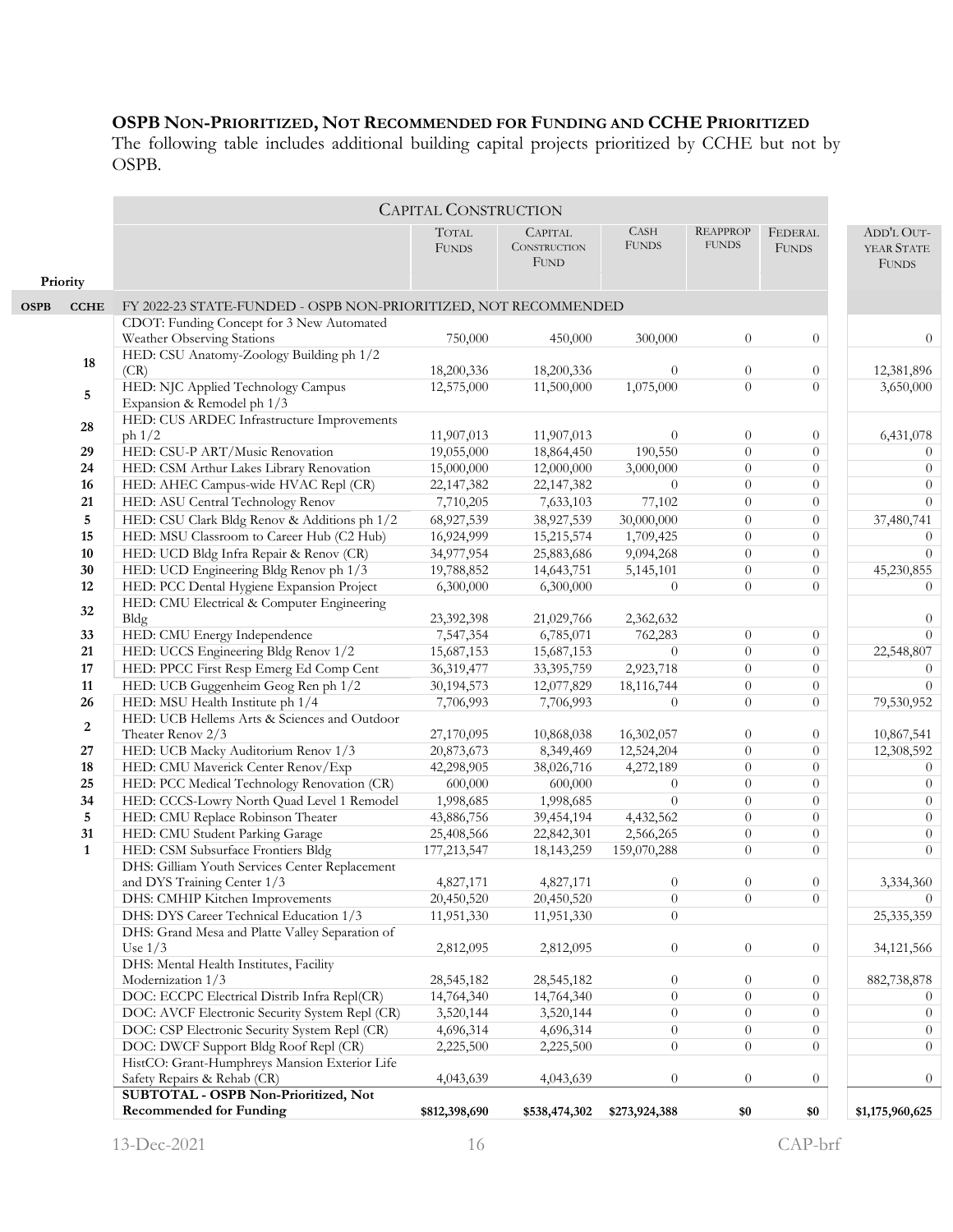| <b>CAPITAL CONSTRUCTION</b>                          |                              |                                                      |                             |                                 |                         |                                          |  |
|------------------------------------------------------|------------------------------|------------------------------------------------------|-----------------------------|---------------------------------|-------------------------|------------------------------------------|--|
|                                                      | <b>TOTAL</b><br><b>FUNDS</b> | <b>CAPITAL</b><br><b>CONSTRUCTION</b><br><b>FUND</b> | <b>CASH</b><br><b>FUNDS</b> | <b>REAPPROP</b><br><b>FUNDS</b> | FEDERAL<br><b>FUNDS</b> | ADD'L OUT-<br>YEAR STATE<br><b>FUNDS</b> |  |
| SUBTOTAL – All CCHE prioritized                      | \$777,003,434                | \$500,774,974                                        | \$276,228,460               | \$0                             | \$0                     | \$236,280,492                            |  |
| SUBTOTAL – All projects with out-year<br>commitments | \$322,569,642                | \$257,523,280                                        | \$65,046,362                | \$0                             | \$0                     | \$1,349,617,119                          |  |
| Percent of state funds requested in current year     |                              | $19.1\%$                                             |                             |                                 |                         |                                          |  |

#### **STAFF NOTES ON THE BUILDING CAPITAL REQUEST**

The OSPB request categorizes projects into two classifications of recommended funding – those that are "Most Urgent Capital Construction Requests" and those that are "Important Investment Capital Construction Requests". This differs from previous years where there was only one line separating recommended projects from non-recommended projects. Additionally, OSPB did not prioritize the list of projects not recommended for funding; these projects are presented in alphabetical order by department and project name.

#### CSU NWC COP Payments

Funding for CSU NWC COP payments is provided from the National Western Center Trust Fund (NWCTF) created in Section 23-31-902 (2), C.R.S. Beginning July 1, 2019, for up to 20 years, funds for all COP payments up to \$20.0 million are to be transferred into the NWCTF. Funding for these payments is therefore reflected in the Long Bill as a cash funds appropriation. Staff has included a fund source adjustment reflected in the FY 2022-23 Adjusted Governor's Request.